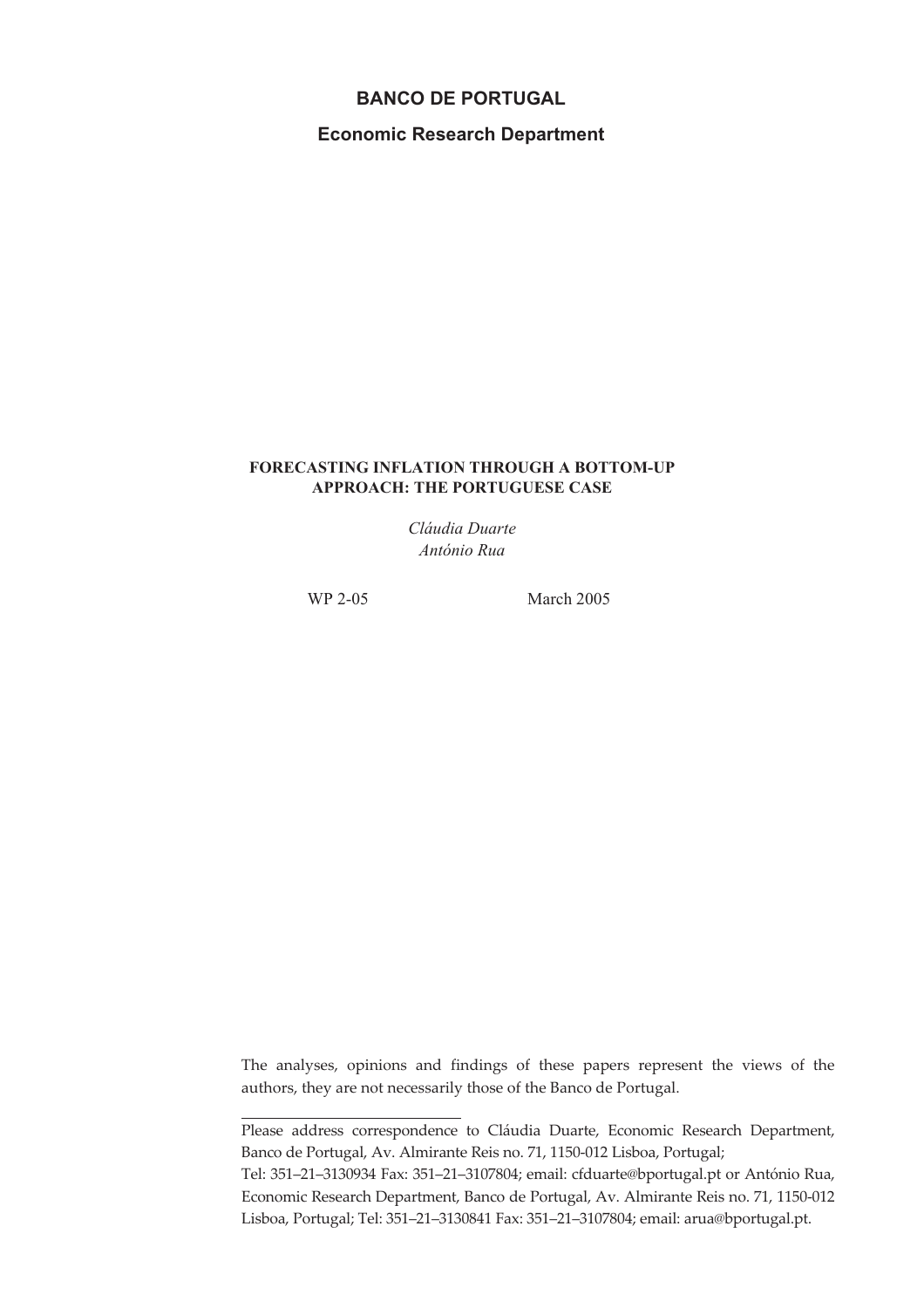# Forecasting inflation through a bottom-up approach: the Portuguese case<sup>∗</sup>

Cláudia Duarte ISEG

António Rua Banco de Portugal

#### Abstract

The aim of this paper is to assess inflation forecasting acurracy over the short-term horizon using Consumer Price Index (CPI) disaggregated data. That is, aggregating forecasts is compared with aggregate forecasting. In particular, three questions are addressed:  $i$ ) one should bottom-up or not,  $ii)$  how bottom one should go and  $iii)$  how one should model at the bottom. In contrast with the literature, different levels of data disaggregation are allowed, namely a higher disaggregation level than the one considered up to now. Moreover, both univariate and multivariate models are considered, such as SARIMA and SARIMAX models with dynamic common factors. An out-of-sample forecast comparison (up to twelve months ahead) is done using Portuguese CPI dataset. Aggregating the forecasts seems to be better than aggregate forecasting up to a five-months ahead horizon. Moreover, this improvement increases with the disaggregation level and the multivariate modelling outperforms the univariate one in the very short-run.

Keywords: Inflation forecasting; Bottom-up; SARIMA; SARIMAX; Dynamic common factors.

JEL classification: C22, C32, C43, C53, E31, E37

<sup>∗</sup>We would like to thank Teresa Nascimento for helpful support on the dataset. We would also like to thank Maximiano Pinheiro for helpful comments and suggestions.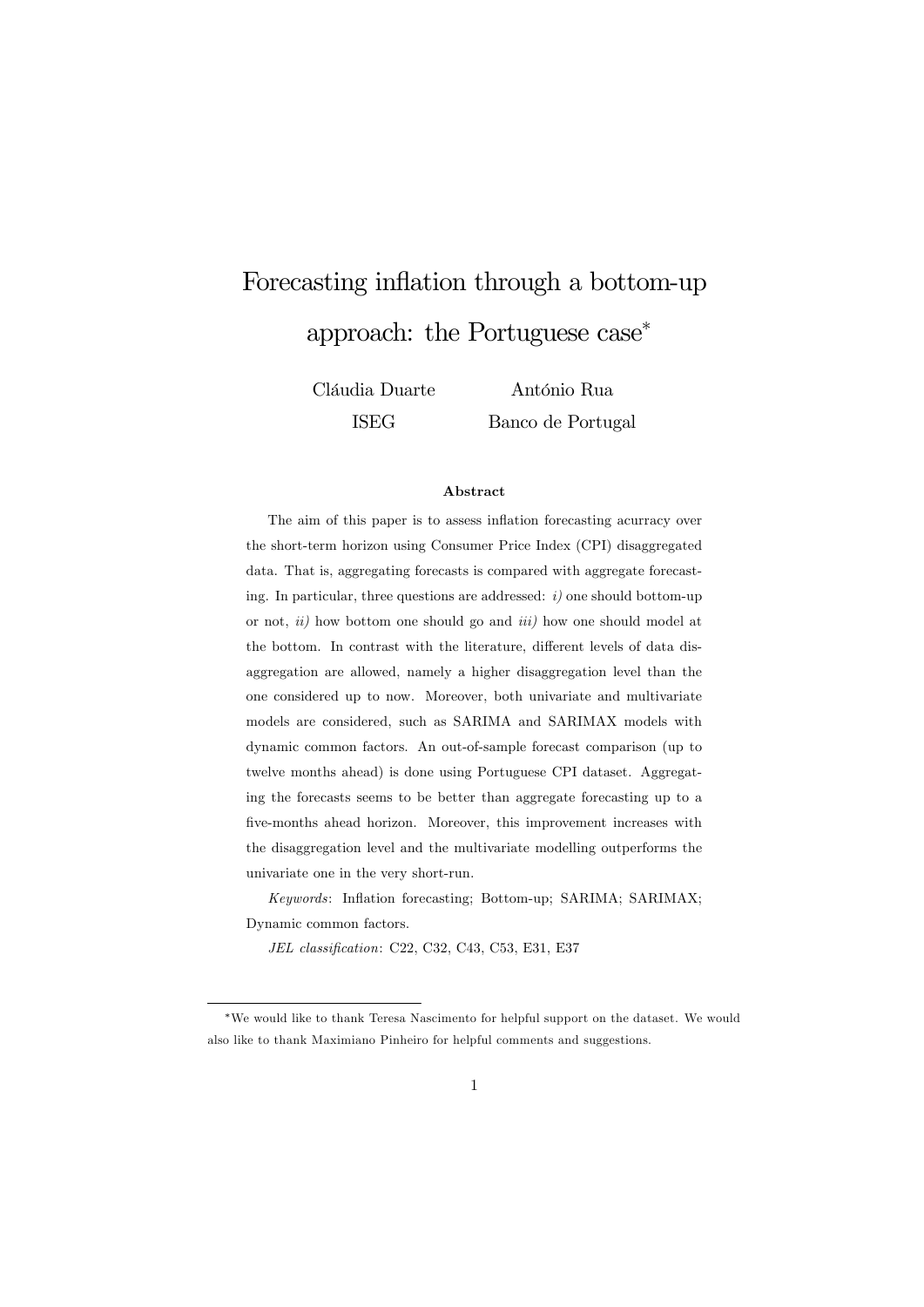# 1 Introduction

Inflation plays a central role in the economic performance of any country. It is widely accepted that inflation should be neither too high, nor too low. High inflation is seen as an obstacle to economic growth and low (near zero) inflation is associated with the threat of deflation. So, in many countries, and especially in the European Union, the primary objective of the monetary policy is price stability.

According to the European Central Bank (ECB), price stability is defined as "a year-on-year increase in the Harmonised Index of Consumer Prices (HICP) for the euro area of below" but "close to 2% over the medium term" (ECB (2003a)). Therefore, to ensure that this objective is attained, the monetary authority needs to be constantly monitoring and forecasting the evolution of prices. The existence of lags, caused by transmission mechanisms, and economic shocks, which endanger price stability, explains why inflation forecasting is regarded as a crucial tool for conducting monetary policy. Actually, Jean-Claude Trichet (ECB (2003b)) said that inflation forecasts are "useful, even indispensable, ingredients of monetary policy strategy".

Thus, forecasting euro area inflation is very important for monetary policy purposes. However, it is also relevant to forecast country level inflation. First of all, country level inflation forecasting contributes to a better understanding of the different transmission mechanisms in each country. Furthermore, Marcellino, Stock and Watson (2003) found evidence that forecasting inflation at the country level and then aggregating the forecasts increases accuracy against forecasting at the aggregate level. Finally, the usefulness of inflation forecasts is not restricted to monetary policy purposes. Assessing inflation forecasts is also quite relevant in other areas, such as fiscal policy, wage bargaining and financial markets.

One possible way of improving forecast accuracy is by considering more data, in particular, disaggregated one. Some studies have focused on whether using this kind of data increases forecasting accuracy. If it does, this would mean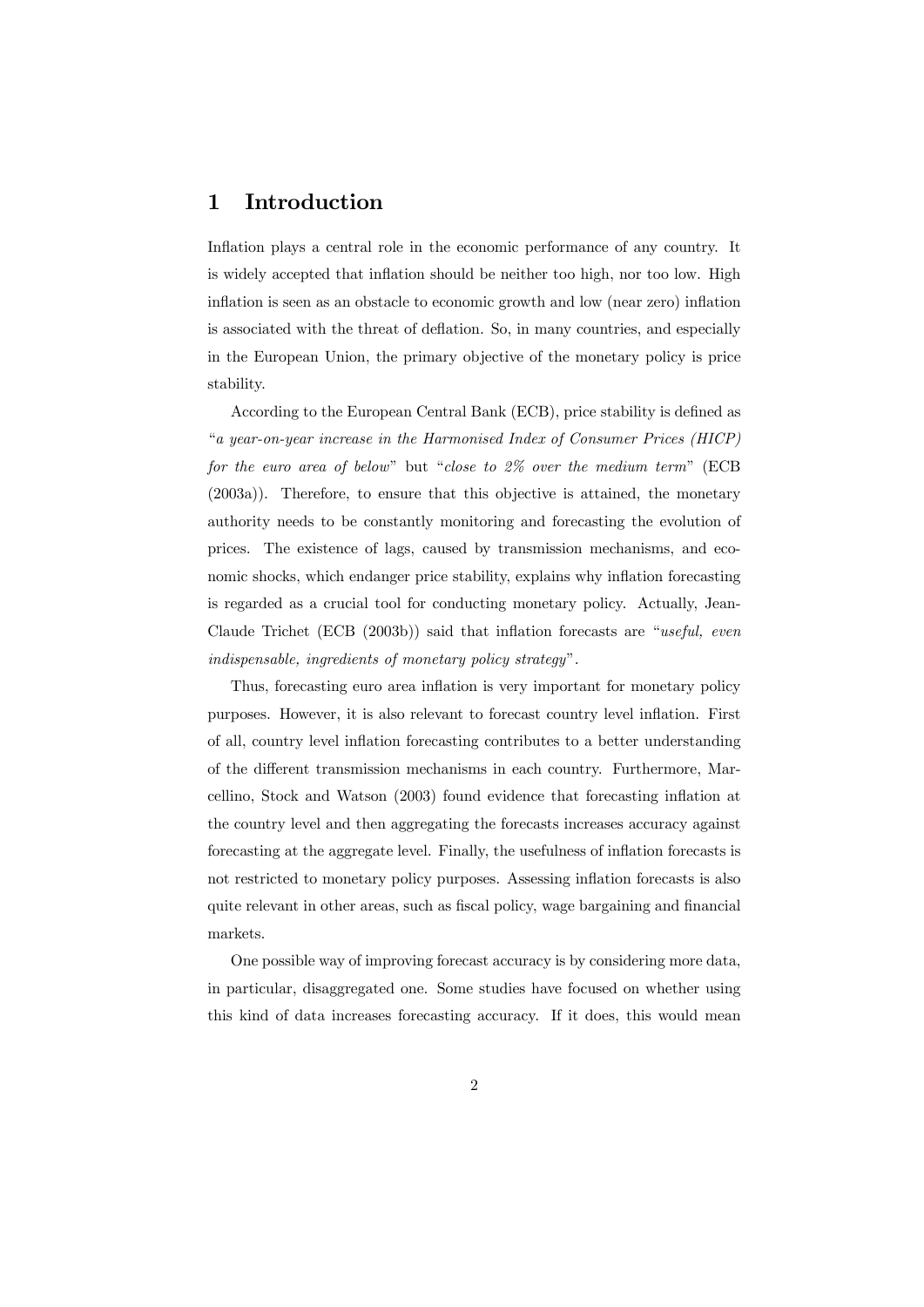that aggregating the forecasts of disaggregated series would be better than forecasting the aggregate directly. For example, Lütkepohl (1984) says that, "if the disaggregated data are generated by a known vector ARMA process, it is preferable to forecast the disaggregated variables first and then aggregate the forecasts, rather than forecast the aggregated time series directly". However, in practice, this is not always true, because of parameter and model uncertainty. The author presents evidence that suggests "that the forecasts from the aggregated process will be superior to the aggregated forecasts from the disaggregated process for large lead times h if the orders of the processes are unknown". So, does contemporaneous aggregation of disaggregated forecasts improve forecasting accuracy? The answer to this question is not clear-cut. One advantage of the bottomup approach is the possibility of capturing idiosyncratic characteristics of each variable by modelling each one individually. However, disaggregated forecast inaccuracy might increase if models are misspecified. Also, what happens with forecast errors is not unambiguous. Forecast errors of the disaggregated variables might cancel out or not.

The aim of this paper is threefold. First, we try to assess if forecasting consumer price index (CPI) subcomponents individually and then aggregating those forecasts (indirect approach) is better than forecasting the aggregate index (direct approach). Currently, there seems to be some evidence in favour of the bottom-up approach for short-term inflation forecasting. For example, Hubrich  $(2003)$  and Benalal *et al.*  $(2004)$  conclude that, for the euro area, the bottom-up approach is relevant in the very short-term while Fritzer, Moser and Scharler (2002) and Reijer and Vlaar (2003) found that it is also important up to sixmonths ahead (for Austria and Netherlands, respectively). However, Espasa, Poncela and Senra (2002) found that, for the US, CPI disaggregated forecasting only improves accuracy from the four-months ahead forecast horizon onwards (Espasa, Senra and Albacete (2001) obtained similar results for the euro area).

Additionally, we consider different levels of CPI disaggregation for the bottomup approach. The above-mentioned papers use a rather low level of disaggregation. In general, the aggregate index is divided in five components namely,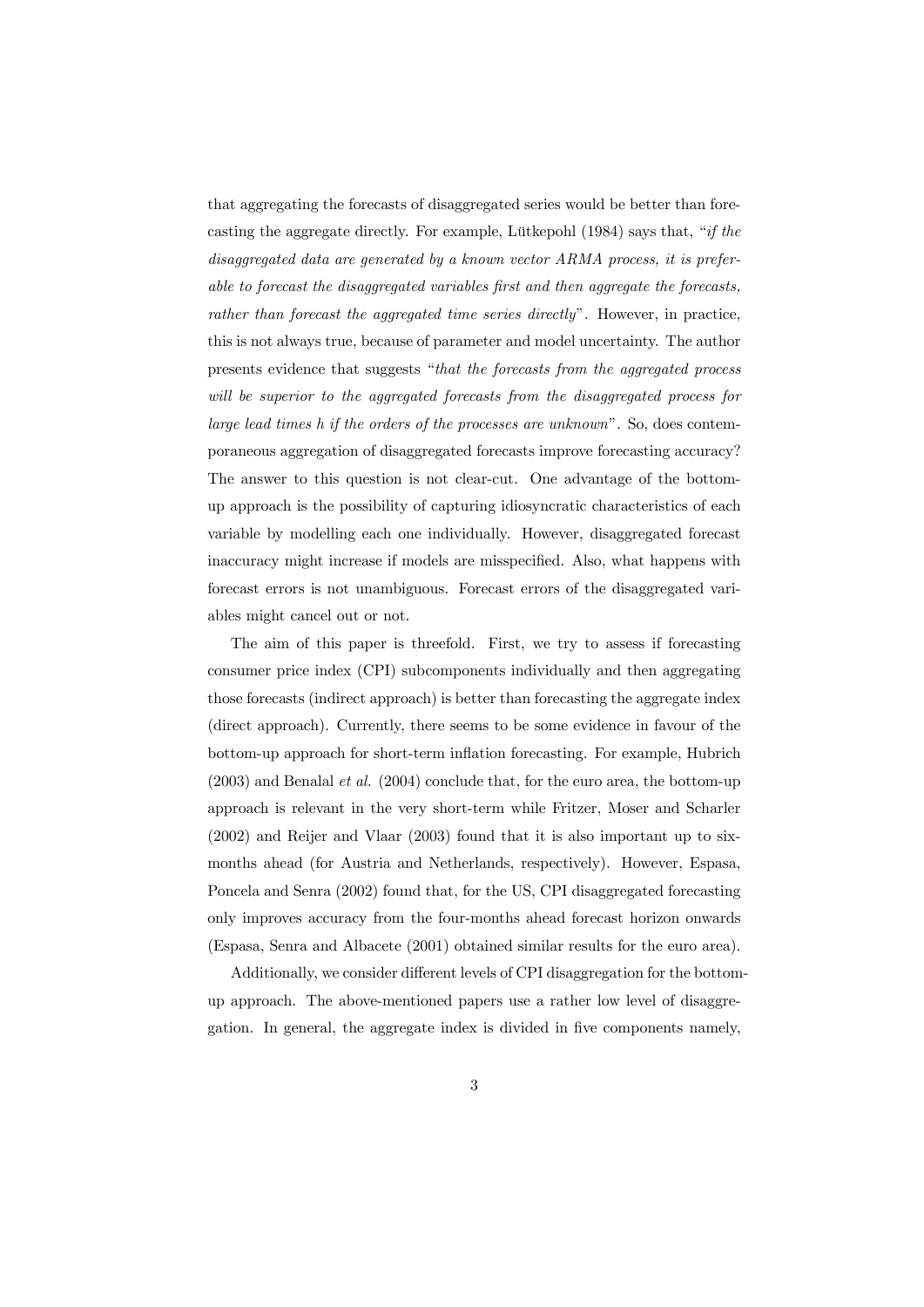unprocessed food, processed food, non-energy industrial goods, energy and services. It is quite reasonable to believe that the results would not remain unchanged if other levels of disaggregation are considered. This paper tries to provide further insight into this question, by considering three different CPI disaggregation levels: the lowest disaggregation level, given by the aggregate price index itself; an intermediate level, in which appear the traditional five components; and a higher disaggregation level, with 59 subcomponents.

Finally, modelling is also important for the bottom-up approach results. For example, Hubrich (2003) found that VAR models dominate simple AR models, while Espasa, Poncela and Senra (2002) conclude that ARIMA models outperform VECM and dynamic factor models. Fritzer, Moser and Scharler (2002) also found that ARIMA models improve on VAR models for shorter horizons (up to six-months ahead). Therefore, both univariate and multivariate models are considered namely, random walks (RW), Seasonal Autoregressive Integrated Moving Average (SARIMA) models, and SARIMA models including exogenous variables (SARIMAX or transfer function models).

The RW model is an obvious benchmark, the SARIMA model tries to capture the variable dynamics based on its past behaviour and the SARIMAX model allows for additional input variables. In particular, the exogenous variables one uses are the common dynamic factors, extracted from the large disaggregated dataset, following Stock and Watson (1998). The purpose of such common factors is to account for potentially relevant information about the variables comovements, since VAR approach reveals to be intractable when working with 59 variables.

The forecasting performance of the different approaches and models is evaluated by an out-of-sample forecast exercise. The criterion used to compare the forecasting performance of the different methods is the root mean squared forecast error (RMSFE). To test whether the differences are statistically significant or not we use Diebold and Mariano (1995) test.

The results obtained are for the Portuguese case. We find that aggregating the forecasts seems to be significantly better than the aggregate forecasting up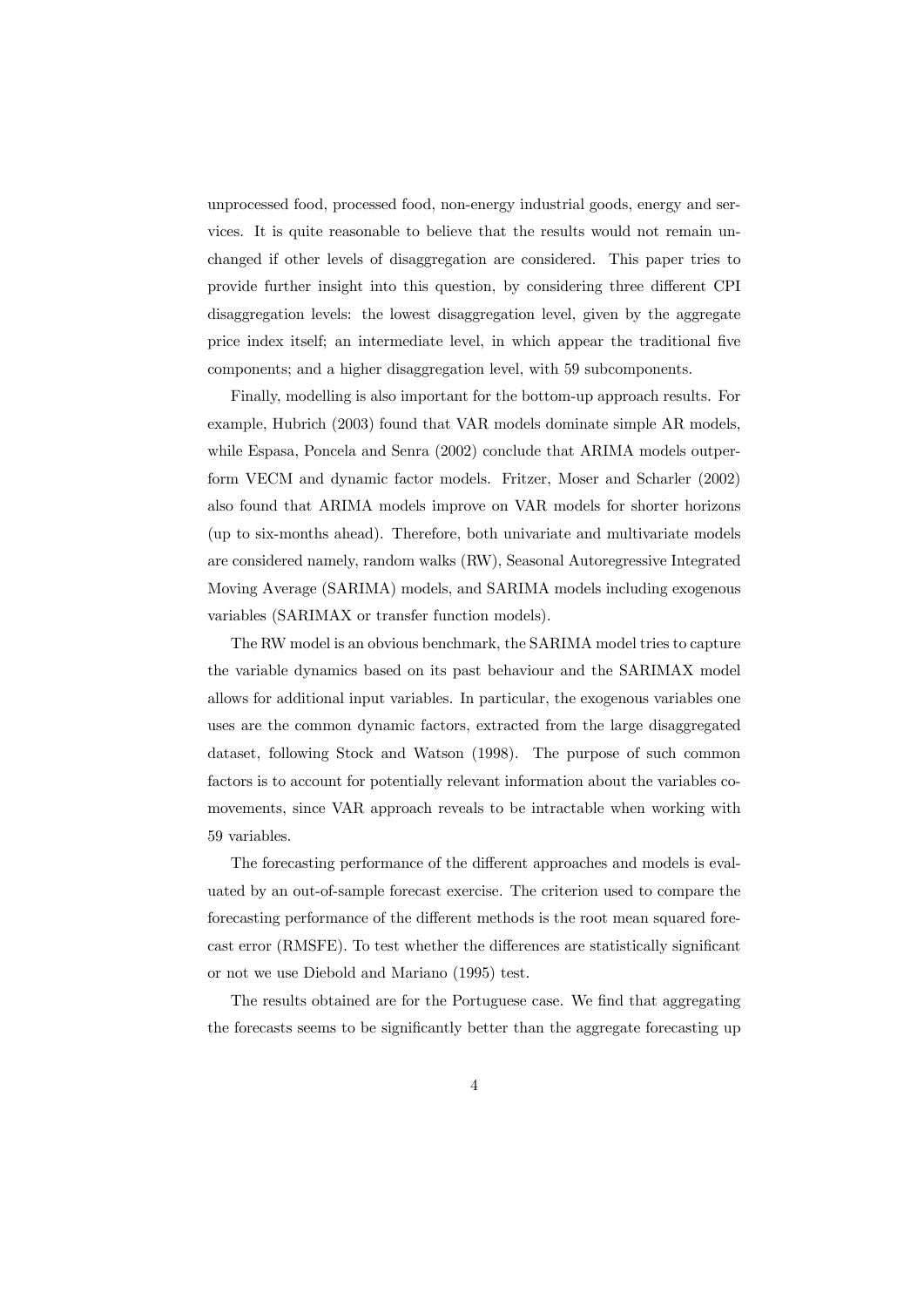to a five-months ahead horizon. Furthermore, the gain of aggregating forecasts against aggregate forecasting is higher when disaggregation level increases and the multivariate modelling outperforms the univariate one in the very short-run.

The remainder of the paper is organised as follows. In section 2, a description of data is given. In section 3, modelling is discussed and in section 4, inflation forecasts accuracy is evaluated. Finally, section 5 concludes.

# 2 Data

The dataset refers to Portuguese CPI and covers the period from January 1988 to December 2004, comprising 204 observations. During this period, Portuguese CPI suffered several changes<sup>1</sup>. Therefore, the subcomponents used in this paper result from a conciliation effort of the various indices available at each moment. The series were chained with month on month growth rates.

We exclude from our analysis administered and housing prices. In the first case, administered prices behaviour is hardly captured by an econometric model since these prices are adjusted according to specific national regulations<sup>2</sup>. The reasons that justify the exclusion of housing prices are of a different kind. Before 1997, housing price series were collected on an annual frequency only. Hence, this prevents us of including these prices on our monthly dataset.

Thus, we use monthly data for aggregate Portuguese CPI, its partition in five components and in 59 subcomponents. Each one corresponds to a different aggregation level. From the highest to the lowest, we begin with the aggregate index itself. Then, we have the set comprising five product categories (unprocessed food, processed food, non-energy industrial goods, energy and services), which corresponds to an intermediate aggregation level. Finally, the most disaggregated dataset includes 59 subcomponents (see table 1).

Prior to modelling, data are transformed and examined to account for pos-

<sup>&</sup>lt;sup>1</sup>In particular, four different basis (1983, 1991, 1997 and 2002) as well as methodological changes.

<sup>&</sup>lt;sup>2</sup>We also exclude fuel prices because they were subject to regulation until quite recently.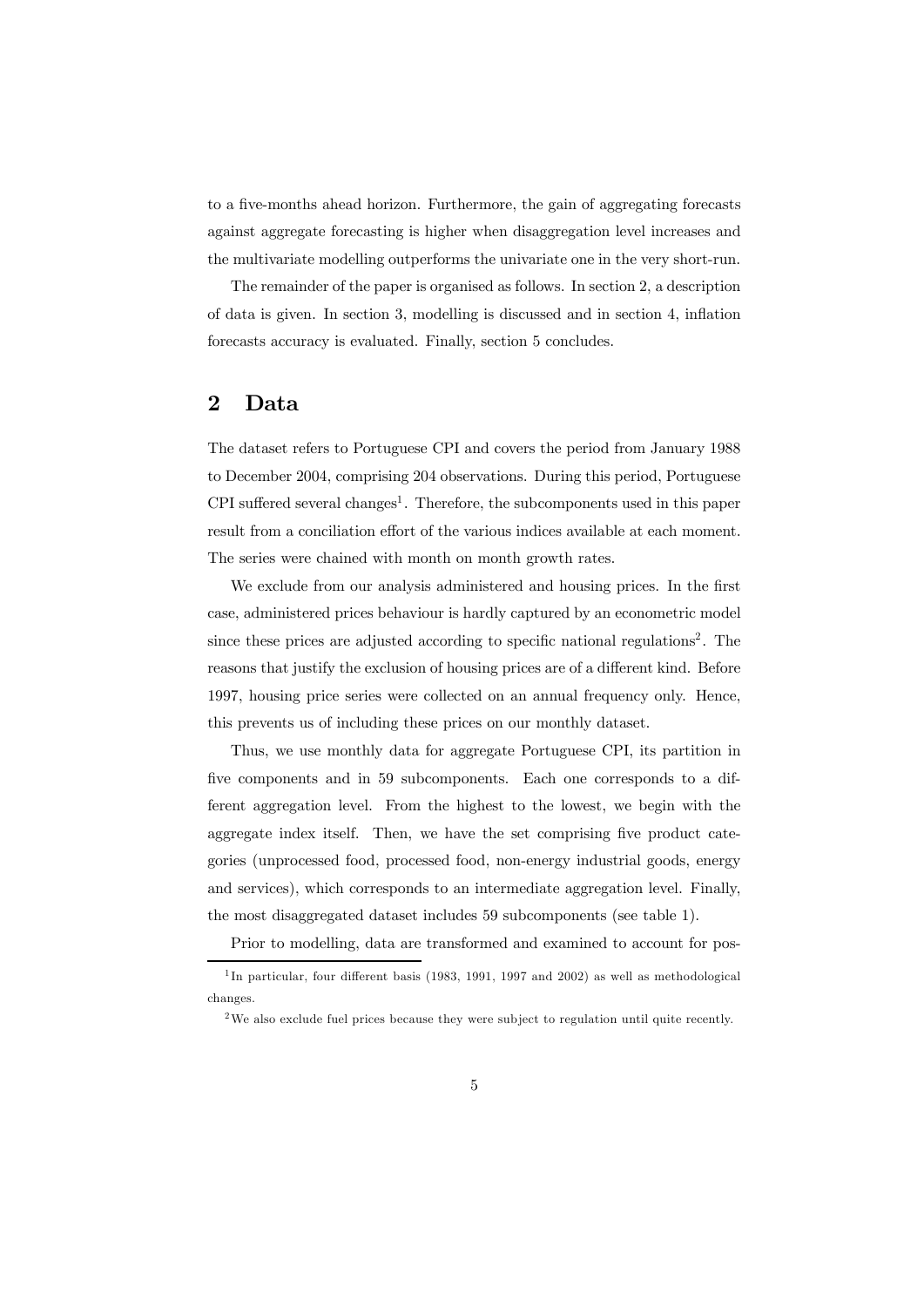sible factors that can distort future analysis. First, all series are transformed to logarithms. Second, following Marcellino, Stock and Watson (2003), it was not found evidence of the presence of large outliers.

### 3 Model selection

### 3.1 Preliminary issues $3$

As Diebold and Kilian (2000) point out, unit root pre-testing can be very useful for model selection purposes. They found "strong evidence that pre-testing improves forecast accuracy relative to routinely differencing the data". So, in order to check the order of integration of the variables, unit root tests are carried out.

Before performing the tests, it is useful to analyse the graphics of the original series (in natural logarithms) and its first difference. In general, the logarithms of price indices reveal a smooth upward trend and its first difference shows an erratic behaviour around a constant. Accordingly, the price indices, previously transformed to logarithms, appear to be integrated of order one.

Additionally, we perform three different kinds of unit root tests. In first place, Dickey and Pantula (1987) tests are carried out. These authors suggested an appropriate sequence of tests to handle situations in which the order of integration is higher than one. These tests indicate that price indices are not integrated of order two  $(I(2))$  but are integrated of order one  $(I(1))$ . The latter evidence is also supported by Augmented Dickey-Fuller (ADF) tests. Kwiatkowski, Phillips, Schmidt and Shin (1992) proposed an alternative test, known as KPSS test. This test rejects the null hypothesis of stationarity for the levels. Thus, it seems that price indices are I(1). Among others, Hubrich (2003), Fritzer, Moser and Scharler (2002) and Meyler, Kenny and Quinn (1998) obtain similar results.

Following Hylleberg et al. (1990), seasonal unit root tests are also carried out. In particular, it is used the test procedure for monthly data (see Beaulieu

<sup>&</sup>lt;sup>3</sup>The results discussed in this section are available from the authors upon request.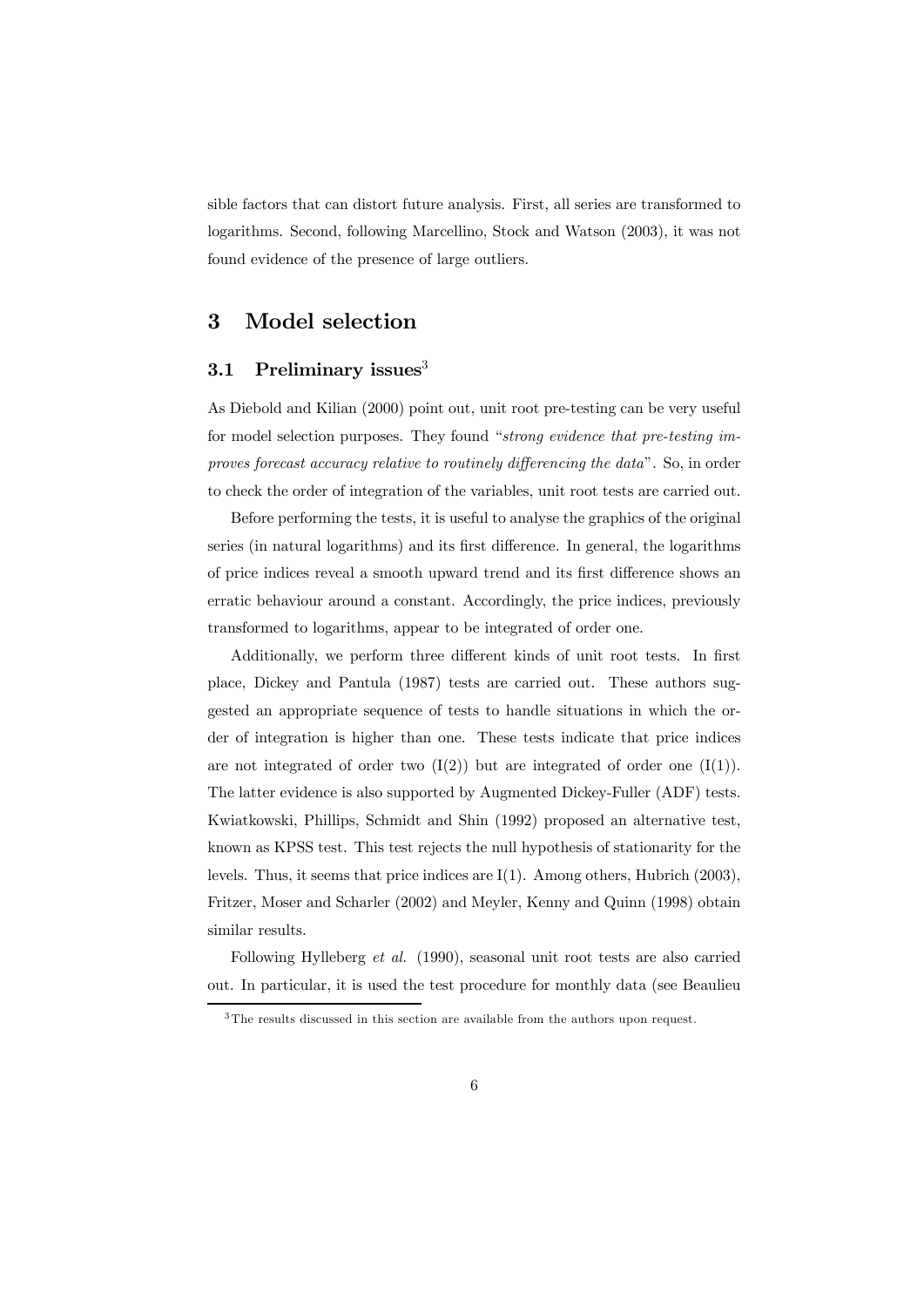and Miron (1993)). Since our interest relies on testing the presence of stochastic integrated seasonality, we include seasonal dummies in test equations to control for deterministic seasonality. In general, we reject the null hypothesis, which means that we reject unit roots at most frequencies. Based on this, there seems to be no reason for seasonal differencing.

### 3.2 Modelling

Forecasting results can be affected by several factors. Two of those factors are the type of models chosen and the model selection criteria. There are two main types of models - causal and non-causal models. Traditionally, causal information is seen as more important than non-causal. Causal models tend to have smaller forecast errors than the non-causal ones. However, sometimes, simple time-series models perform better than structural models. For example, according to Hendry (2002), simpler models deliver better results because they are more robust to structural breaks. Hendry points out that "unless the model coincides with the generating mechanism, one cannot even prove that causal variables will dominate non-causal in forecasting". Moreover, univariate models can be a reasonable, or even better, alternative to more complex models, in particular, for short-term forecasting (see, for example, Fildes and Stekler  $(1999)$ ).

Regarding model selection, there are two main criteria - in-sample and outof-sample methods. Frequently, their results are mixed. Models with the best in-sample fit are not necessarily the best forecasting models. However, selecting a model based on its out-of-sample performance means that its selection will strongly rely on a short sample period. According to Hendry and Clements (2001), "forecasting success is not a good index for model selection" and "forecast failure is equally not a ground for model rejection  $(...)$ . Consequently, a focus on 'out-of-sample' forecast performance to judge models (...) is unsustainable". Moreover, Inoue and Kilian (2003) show that, under standard conditions, the in-sample method is more reliable than the out-of-sample one. Therefore, we focus on in-sample analysis for model selection.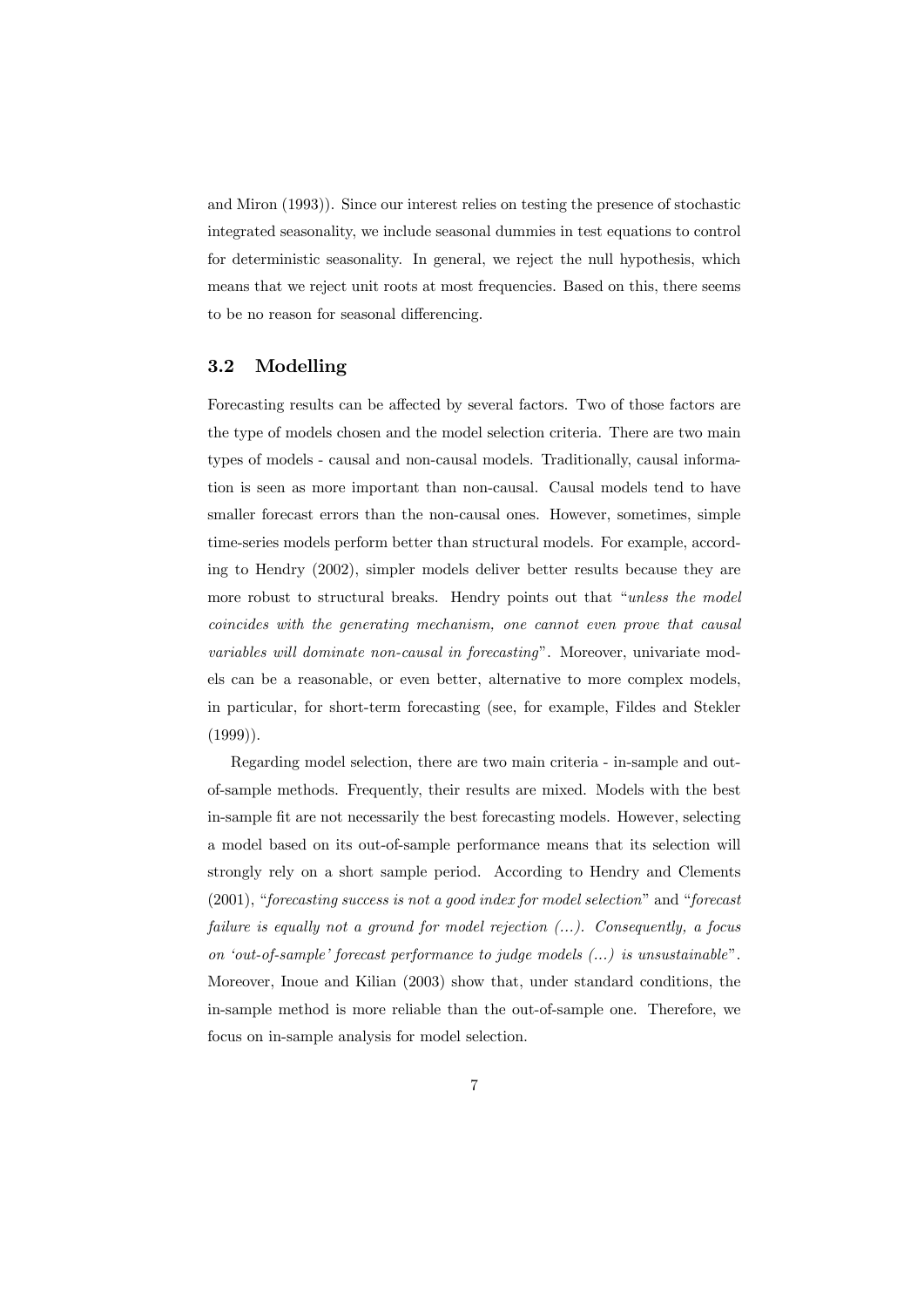#### 3.2.1 Univariate modelling

We first proceed into univariate modelling. In particular, SARIMA models are considered. Although SARIMA models are based on the series past behaviour only, one should note that these models are able to capture rich dynamics, both seasonal and non-seasonal.

The SARIMA modelling follows Box and Jenkins (1976) methodology. This methodology comprises three stages: identification, estimation and diagnostic checking. In the first stage, one begins by plotting the autocorrelation (ACF) and partial autocorrelation (PACF) functions. The corresponding visual inspection gives a first idea of the order of integration of the variables. An autocorrelation function dying out slowly suggests that the series is non-stationary. Nowadays, this can be complemented with the above-mentioned unit root tests for a more formal procedure. Non-stationary variables are transformed to become stationary. Afterwards, one needs to infer the form of the SARIMA model. Thus, ACF and PACF plots of the transformed series are examined. These plots reflect patterns that suggest appropriate orders of the autoregressive and moving average polynomials. In the second stage, the model chosen in the previous stage is estimated.

Finally, in the last stage, the estimated model is evaluated according to several criteria. Among others, information criteria (like, for example, Akaike Information Criterion (AIC) or Schwarz Bayesian Criterion (SBC)) are very useful goodness-of-fit measures, especially because they account for parsimony. Box and Jenkins argue that parsimonious models can be more reliable for forecasting than overfitted models. Moreover, it is also useful to plot the residuals to look for outliers as well as testing for serial autocorrelation in the residuals. This process is iterative, that is, when the model chosen is not satisfactory, a new cycle begins and the same steps are repeated until a suitable model is found.

In our case, we first difference all series, since unit root tests and ACF plots indicated that price indices are I(1). Likewise, no seasonal differencing is done. Whenever it seems appropriate, seasonal dummies are added to the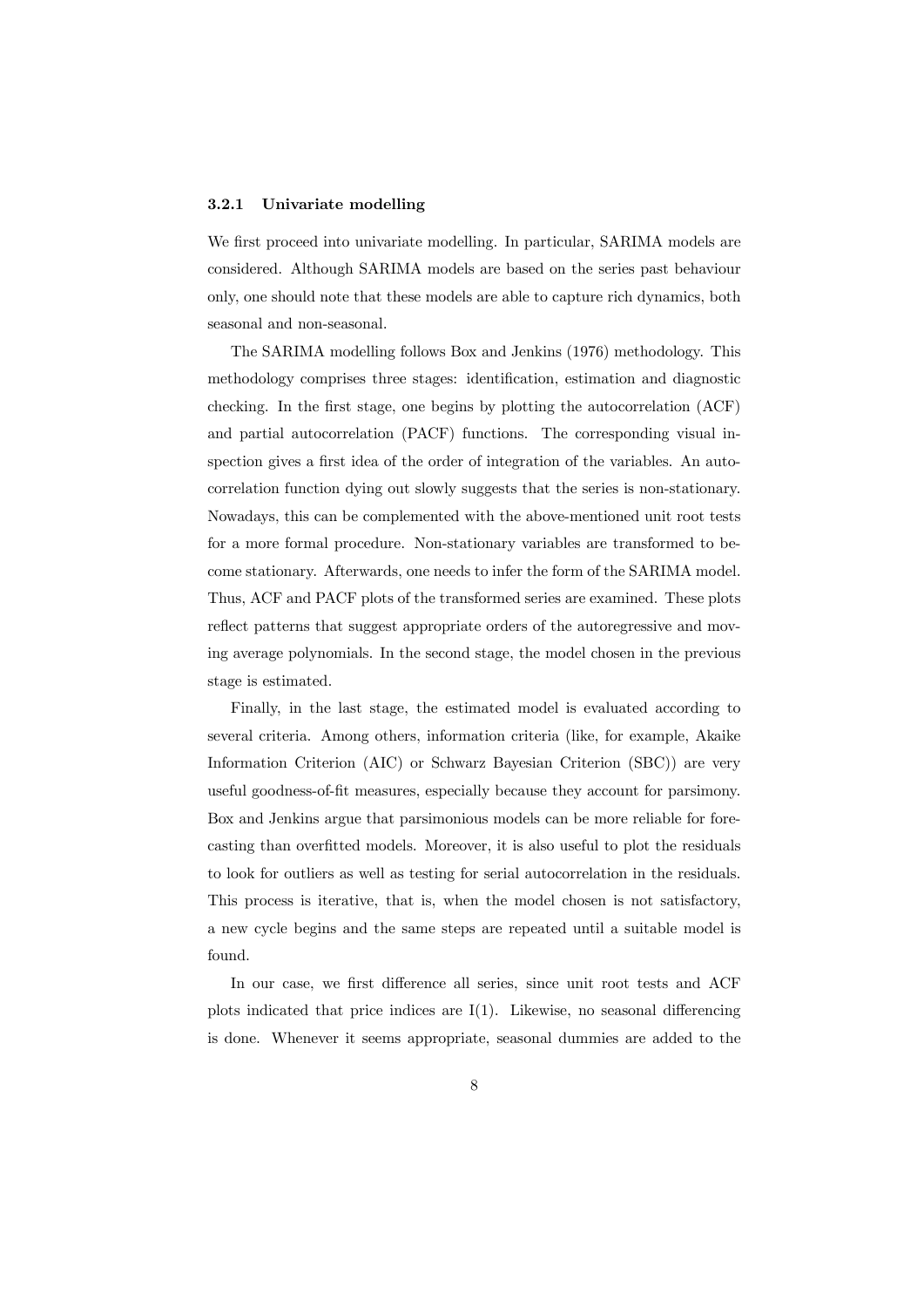models. After testing for stochastic integrated seasonality, stochastic stationary seasonality is modelled through the seasonal polynomials while seasonal dummy variables account for deterministic seasonality. The model for series  $y$  has the following form:

$$
\phi(L)\varphi(L^s)(\Delta y_t - \alpha - \beta_1 D_1 - \dots - \beta_{11} D_{11}) = \theta(L)\delta(L^s)\varepsilon_t \tag{1}
$$

where  $\alpha$  is a constant,  $D_i$  is a seasonal dummy  $(i = 1, ..., 11)$ ,  $\beta_i$  its corresponding coefficient  $(i = 1, ..., 11)$  and  $\varepsilon_t$  is a white noise. The lag polynomials  $(\phi(L))$  - autoregressive polynomial;  $\varphi(L^s)$  - seasonal autoregressive polynomial:  $\theta(L)$  - moving average polynomial;  $\delta(L^s)$  - seasonal moving average polynomial) are defined as usual.

The sample used for model estimation runs from January 1988 to December 2000. The SARIMA models are estimated by non-linear least squares. These models are selected resorting to coefficient significance tests, SBC, residual correlation plots and Ljung-Box tests. Thus, 65 models (59 subcomponents plus 5 components and plus the aggregate index itself) were chosen (see table 2).

In contrast with some literature (see, for example, Stock and Watson (1999) or Marcellino, Stock and Watson, (2003)), models are not specified as a linear projection of the h-step ahead  $(h = 1, \ldots, 12)$  interest variable onto t-dated and lagged regressors. The latter is called 'direct forecasting' while here we follow 'iterated forecasting'. 'Iterated forecasting' is done by using a one-period model iterated forward. In fact, Marcellino, Stock and Watson (2004) found that iterated forecasts typically outperform direct forecasts and iterated forecast accuracy increases with the forecast horizon.

#### 3.2.2 Multivariate modelling

When one estimates SARIMA models for each series one is ignoring potentially relevant information about the variables co-movements. Using an alternative time-series technique, namely VAR models, can be seen as a possible solution to this problem. As Granger and Yoon (2001) put it, "VAR models are the major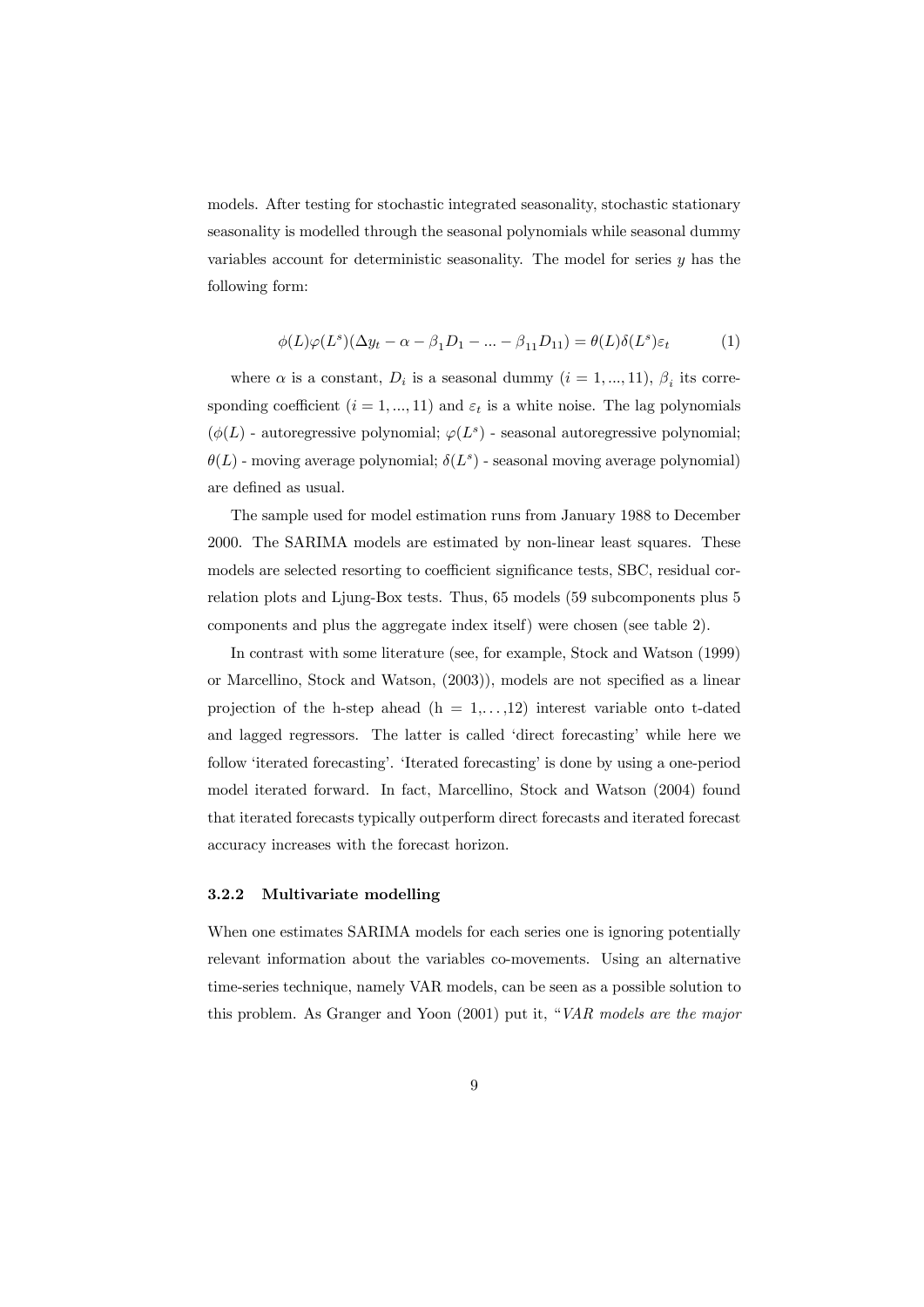tools for investigating linear relationships between small groups of variables" (our emphasized).

However, this paper considers a large set of variables, rendering VAR models intractable. Therefore, we decided to estimate SARIMAX (or transfer function) models. These models can be seen as hybrid models: they are not the typical causal (structural) models, but they are certainly not univariate models. Nevertheless, they are very appealing because they allow one to extend the univariate models by including exogenous variables that affect the dynamic behaviour of the dependent variable.

The additional variables considered are the dynamic common factors, extracted from the large disaggregated dataset comprising the 59 subcomponents. The key role of the common factors is to summarise large amounts of information in a few variables, which capture the main features of the original data. In fact, the idea behind the factor model is that variables have two components: the common component, which can be captured by a small number of variables — the common factors; and the idiosyncratic component, which reflects variablespecific features. Hence, the purpose of using common factors is to reduce the dimension of data, by pooling the most significant information from the initial series while excluding their idiosyncratic component.

For the dynamic common factors extraction, we follow Stock and Watson (1998). According to them, it is possible to estimate dynamic common factors consistently in an approximate dynamic factor model, when both time series and cross-sectional dimensions are large.

Let  $X_t$  be a N-dimensional multiple time series of variables, observed for  $t = 1, \ldots, T$ . Assume that the dynamic factor model can be represented by

$$
X_{it} = \lambda_i(L)f_t + e_{it} \tag{2}
$$

for  $i = 1, \ldots, N$ , where  $e_t$  is the  $(N \times 1)$  idiosyncratic disturbances vector,  $\lambda_i(L)$  are lag polynomials in nonnegative powers of L and  $f_t$  is the r<sup>\*</sup> common dynamic factors vector. If we assume that  $\lambda_i(L)$  have finite lags (for example, m lags), then it is possible to rewrite the dynamic factor model with time invariant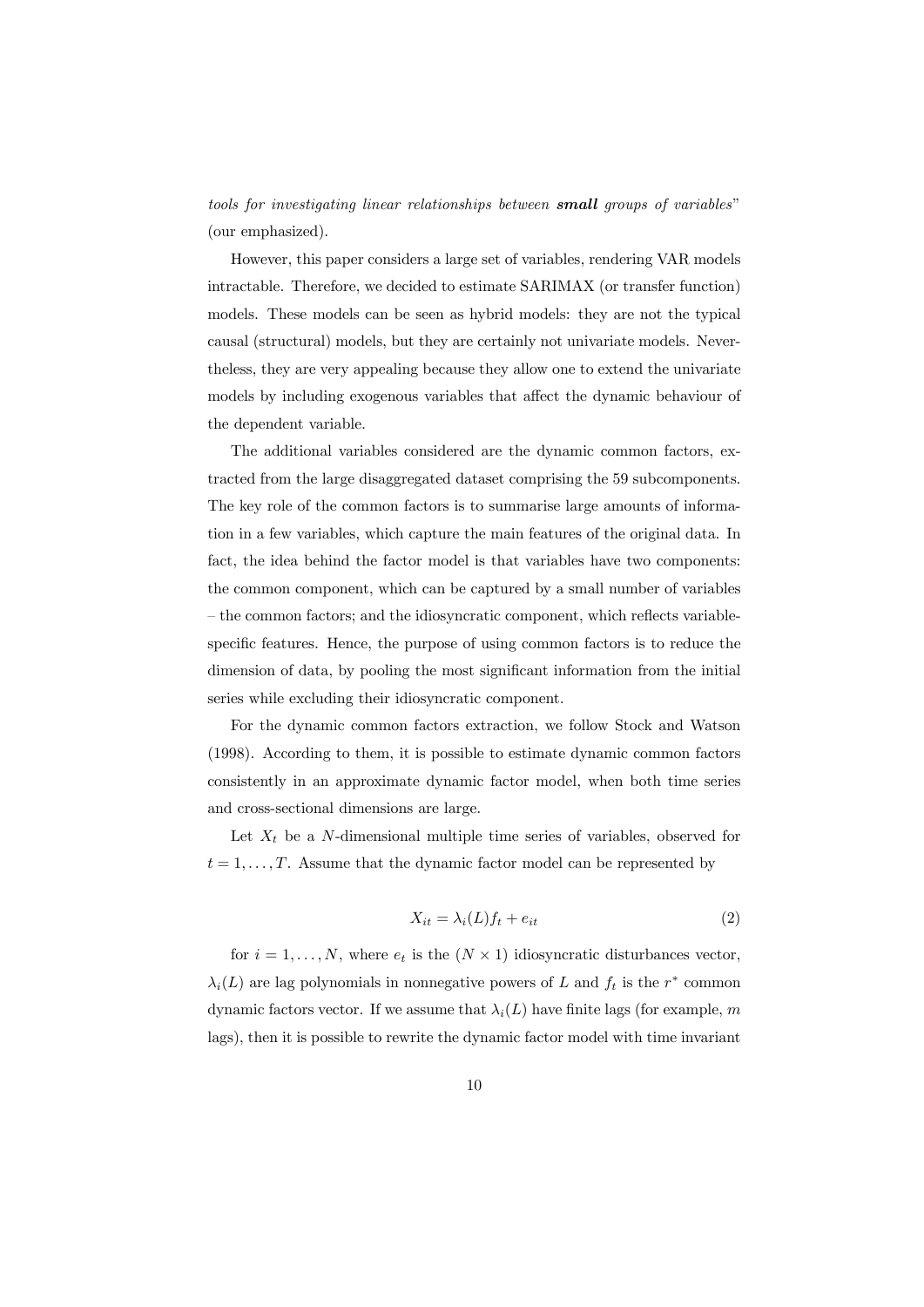parameters. Thus, the model can be redefined as

$$
X_t = \Lambda F_t + e_t \tag{3}
$$

where  $F_t = (f'_t, \ldots, f'_{t-m})'$  is a  $r = r^*(m+1)$  vector of stacked vectors and  $\Lambda$ is a  $(N \times r)$  parameter matrix. The main advantage of the approximate dynamic factor model is that it can be consistently estimated by principal components.

Due to different model representations, factors can be extracted alternatively from the contemporaneous values of  $X_t$  only, or from a stacked set of variables. including  $X_t$  and its lagged values (see Stock and Watson (1998)). Theoretically, adding more variables (lagged values of  $X_t$ ) could lead to an improvement in the finite sample performance of the models. However, Stock and Watson (2002) conclude that, for US monthly price series, "forecasts based on the stacked data perform less well than those based on the unstacked data". Therefore, as Angelini, Henry and Mestre (2001a, 2001b) and Marcellino, Stock and Watson (2003), we extract the common factors from the contemporaneous values of  $X_t$ only.

Before extracting the factors, the price series are subject to preliminary transformations. First of all, the 59 subcomponents are transformed to logarithms and first differenced. Afterwards, since we are not interested in capturing spurious relations based on common seasonal patterns, the series are seasonally adjusted<sup>4</sup>. In fact, what we want to capture is the underlying non-seasonal co-movement of prices. Finally, all series are standardized.

Once obtained the common factors, the next step is to consider them in modelling. In particular, using common factors as exogenous variables in the SARIMAX models has some advantages. There are gains in terms of additional information that is brought into the analysis (especially, the one about variables co-movement) and the number of variables in the model does not increase substantially. Moreover, Stock and Watson (1998) show that the estimated factors can efficiently replace the true factors in forecasting models.

<sup>4</sup>Resorting to X-12 ARIMA seasonal adjustment procedure.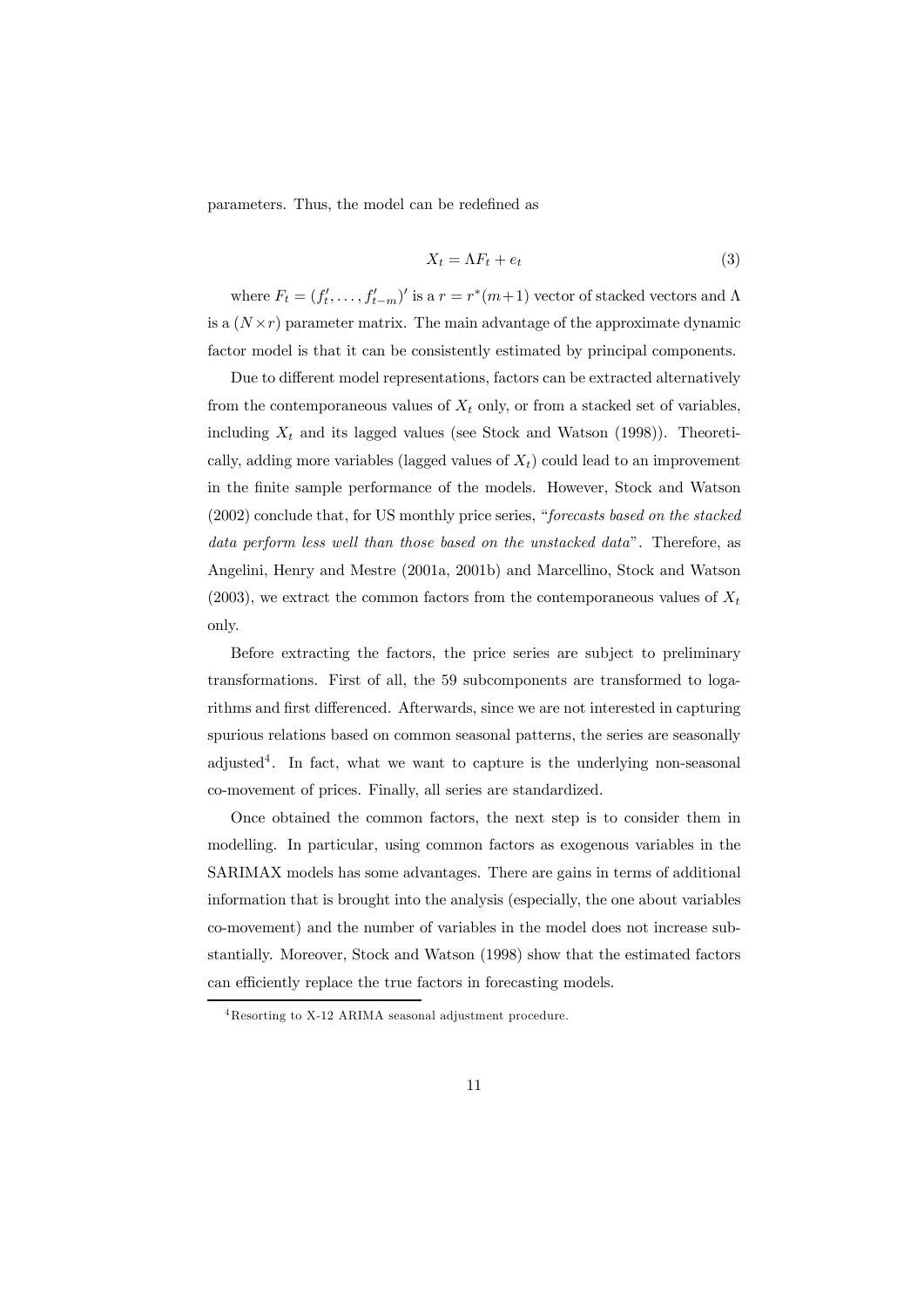One should note that the transfer function models are based on the assumption of input variables exogeneity. By definition, the common factors are not exogenous variables that evolve independently from the price series, from which they are extracted. However, the common factors are linear combinations of all those 59 price series. In the whole, the weight associated to each original variable is rather small. Therefore, it is assumed that the common factor is an exogenous variable, neglecting the quantitatively small effect of contemporaneous correlation that possibly exists between the common factor and each price series innovations.

A key issue is the determination of the number of factors to include in the model. Bai and Ng (2002) developed criteria for that purpose. These criteria are similar to the well-known information criteria (AIC and SBC, among others) but the penalty is also a function of the cross-sectional dimension  $(N)$ . These criteria are valid for the approximate dynamic factor model only. The criteria  $are^5$ :

$$
IC_1(r) = \ln(V(r, F)) + r\left(\frac{N+T}{NT}\right)\ln\left(\frac{NT}{N+T}\right)
$$

$$
IC_2(r) = \ln(V(r, F)) + r\left(\frac{N+T}{NT}\right)\ln C_{NT}^2
$$

$$
IC_3(r) = \ln(V(r, F)) + r\left(\frac{\ln C_{NT}^2}{C_{NT}^2}\right)
$$

where  $V(r, F) = (1/NT) \sum_{i=1}^{N} \sum_{t=1}^{T} (X_{it} - \Lambda_i F_t)^2$  and  $C_{NT}^2$  is the minimum of  $\left\{\sqrt{N}, \sqrt{T}\right\}$ . The results presented by Bai and Ng suggest that  $IC_3$  is less robust than  $IC_1$  and  $IC_2$ . In practice, one must arbitrarily choose an  $r_{max}$ for starting the calculations. The optimal number of factors minimizes the information criteria.

The results suggest the relevance of one factor only (the first principal component) (see table 3). This evidence is also supported by the rule-of-thumb

 $5$ Here, we only present three of the six criteria developed by Bai and Ng (2002). The other three criteria have a different formulation, but deliver equivalent results.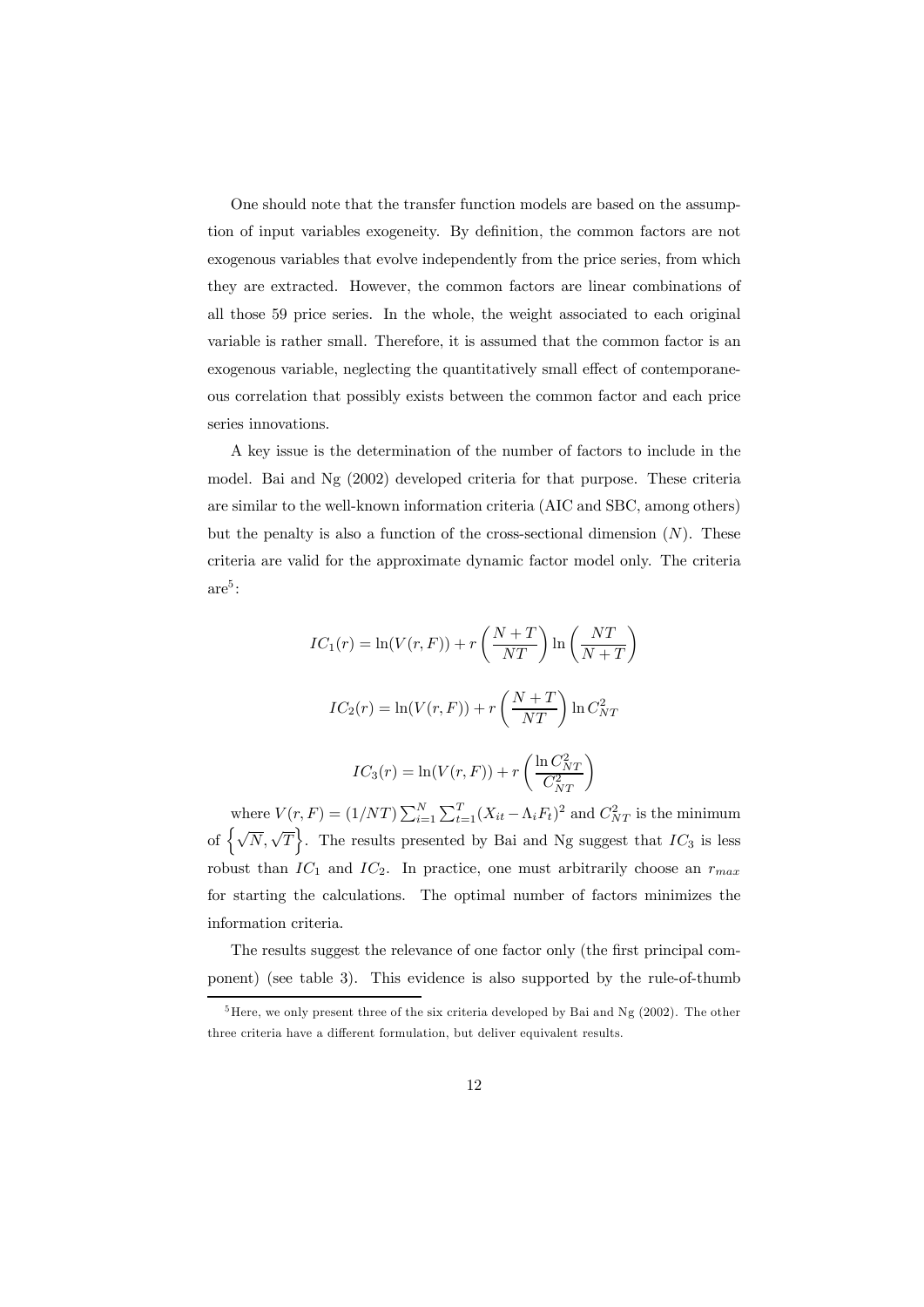based on the variance of the original series explained by each factor. As it can be seen in figure 1, there is a significant difference between the variance explained by the first principal component and by the other principal components, which also suggests the truncation in favour of just one factor.

The SARIMAX model considered for each series  $y$  can be written as

$$
\phi(L)\varphi(L^s)(\Delta y_t - \alpha - \beta_1 D_1 - \dots - \beta_{11} D_{11} - v(L)x_t) = \theta(L)\delta(L^s)\varepsilon_t \qquad (4)
$$

where  $\alpha$  is a constant,  $D_i$  is a seasonal dummy  $(i = 1, ..., 11)$ ,  $\beta_i$  its corresponding coefficient  $(i = 1, ..., 11)$  and  $\varepsilon_t$  is a white noise. The lag polynomials  $(\phi(L)$  - autoregressive polynomial;  $\varphi(L^s)$  - seasonal autoregressive polynomial;  $\theta(L)$  - moving average polynomial;  $\delta(L^s)$  - seasonal moving average polynomial;  $v(L)$  - polynomial associated with the exogenous variable  $x_t$ ) are defined as usual.

The SARIMAX modelling also follows Box and Jenkins (1976). The identification comprises five stages<sup>6</sup>. The first one consists in fitting an ARMA model to the exogenous variable, that is, the common factor. Following the univariate modelling strategy, an  $AR(1)$  model was chosen. The corresponding residuals are the filtered values of the exogenous variable. By applying the same filter to the variable of interest, in the second step, we obtain the filtered values of the price series. In the next step, both filtered series are used to build a cross-correlogram. The pattern exhibited by the cross-correlations between the common factor and price series helps to determine the number of lags of both variables that should be introduced in the SARIMAX models.

The fourth step consists in estimating plausible models of the following form

$$
\phi(L)\varphi(L^{s})(\Delta y_{t} - \alpha - \beta_{1}D_{1} - ... - \beta_{11}D_{11} - v(L)x_{t}) = e_{t}
$$
\n(5)

and selecting the model with the best fit. The residuals of the resulting model  $(e_t)$  are not necessarily white noise. So, the examination of the residual

 $6$  See, for example, Enders (2004) for more details.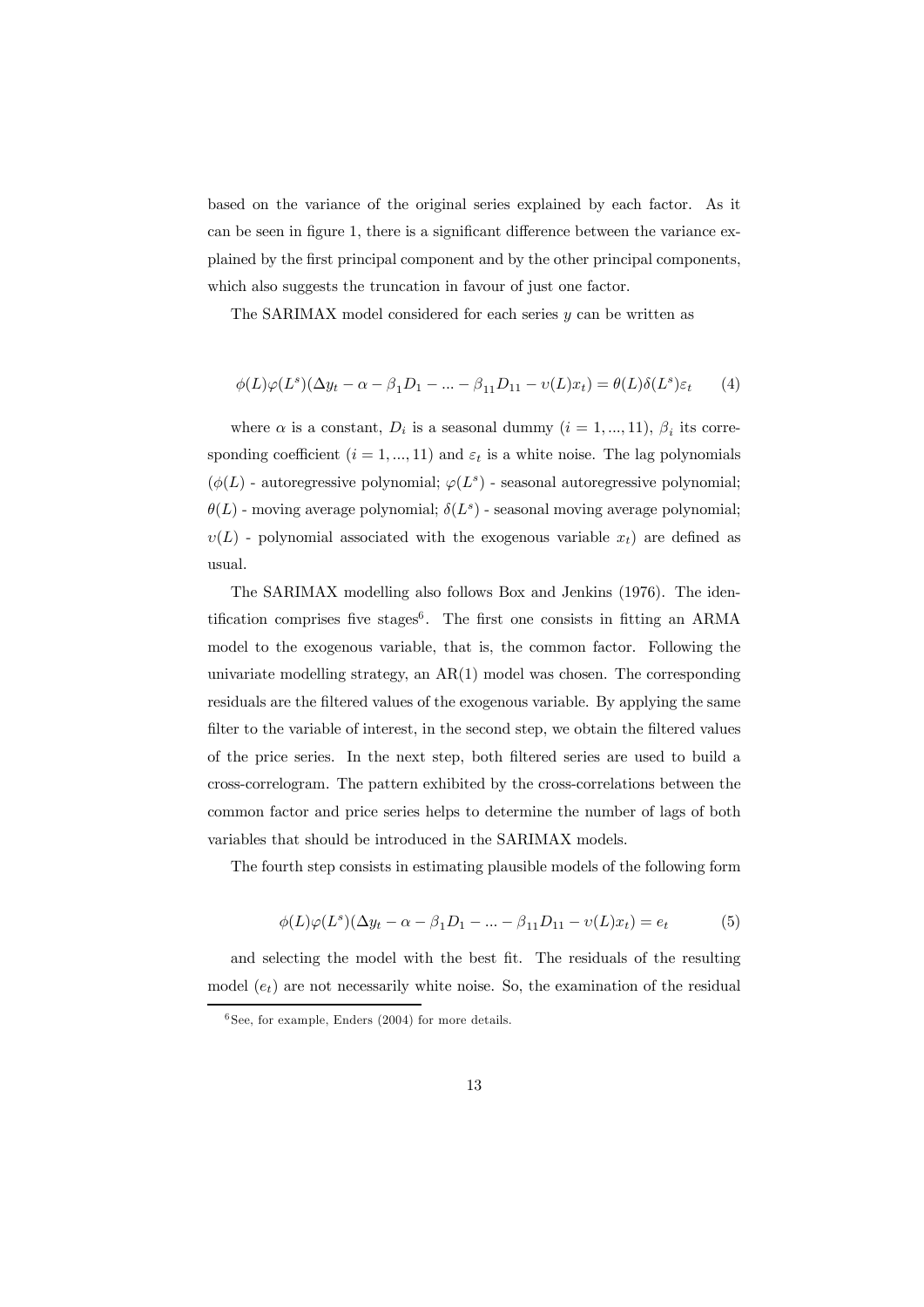autocorrelation should suggest plausible orders for the  $\theta(L)$  and  $\delta(L^s)$  polynomials. The last step consists in estimating altogether the SARIMAX model.

Likewise the univariate case, 65 SARIMAX models are selected (see table 4). Note that, we also introduced the common factor in the five components and aggregate index equations. This allows us to compare both the gains stemming from the disaggregated dataset as well as from the forecasting methods.

# 4 Out-of-sample forecast evaluation

Forecasting performance is evaluated through an out-of-sample forecast exercise. For each series and model, a recursive estimation process is implemented. Starting from the estimation period (January 1988 to December 2000), each round a new observation is added to the sample. The last sample considered runs from January 1988 to December 2003. In each round of this recursive estimation process one to twelve step ahead forecasts are computed. Thus, for each forecast horizon, 37 observations are available.

For each forecast horizon, the forecast series of all 59 subcomponents are aggregated, using the corresponding weights of Portuguese CPI. Then, from the index forecasts, year-on-year inflation rate forecasts are obtained. The same is done for the intermediate disaggregation level (5 components). The forecasts that result from aggregating forecasts are called 'indirect'. 'Direct' forecasts are obtained by forecasting the aggregate index. Likewise, year-on-year inflation rate forecasts are computed.

The forecasting performance is evaluated by comparing RMSFE. The RMSFE is one of several statistics, and definitely the most used, which can be calculated to assess the performance of out-of-sample forecasts. Fritzer, Moser and Scharler (2002) argue that the RMSFE is particularly suitable in this context because the implicit central bank's loss function related to inflation deviations appears to be quadratic or some transformation of it. However, the RMSFE does not tell us anything about the significance of the differences between forecasts of competing models. Diebold and Mariano (1995) proposed a test to evaluate the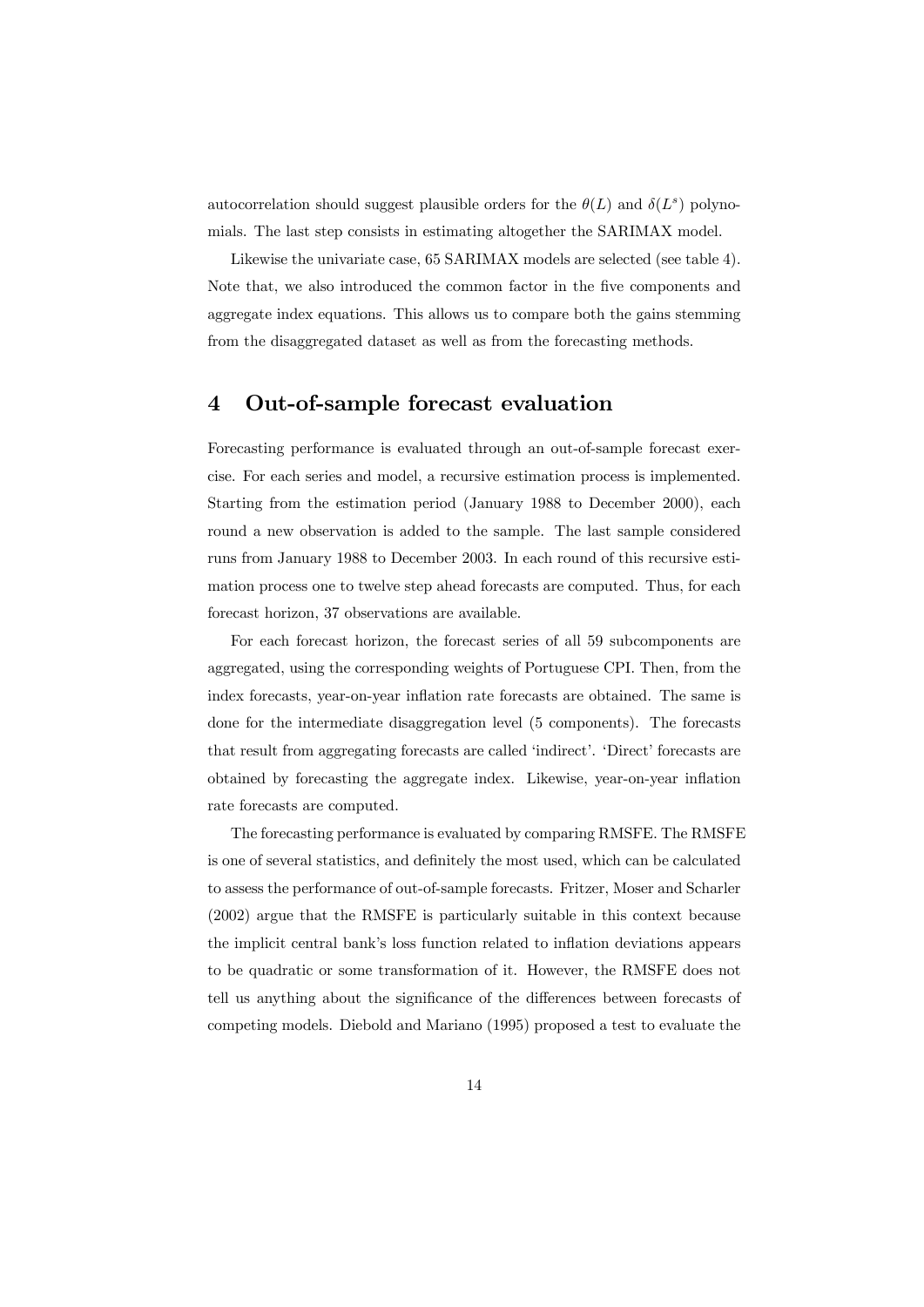significance of the difference between forecasts obtained by different methods. Consider two models (A and B), which produce forecasts for the variable y. Let  $\{\hat{y}_{At}\}_{t=1}^T$  and  $\{\hat{y}_{Bt}\}_{t=1}^T$  be the corresponding sequences of forecasts. The associated forecast error sequences are denoted by  ${e_{At}}_{t=1}^T$  and  ${e_{Bt}}_{t=1}^T$ . Since larger errors mean less accurate forecasts, it is possible to build a loss function associated with those errors,  $g(e_{it})$  with  $i = A, B$ . Most commonly, quadratic loss functions are chosen. The Diebold-Mariano test is based on the difference of the loss functions for both kinds of forecasts, that is,  $d_t = g(e_{At}) - g(e_{Bt})$ . Under the null hypothesis, forecasts are equally accurate, so  $d_t = 0$ .

Even though the forecast evaluation framework is similar for univariate and multivariate models, multivariate forecasting requires some additional steps. The reason why this happens is quite obvious. Forecasting the dependent variable also requires forecasting the exogenous variable.

However, forecasting the common factor is not a straightforward issue. It is possible to obtain 'direct' or 'indirect' factor forecasts. The direct forecasts can be obtained by fitting a model to the common factor and by using it to produce one to twelve months ahead forecasts, for each recursive sample<sup>7</sup>. In particular, we use the model already fitted to the common factor in the previous section. Obviously, this brings up another drawback - the potential misspecification of the common factor model. Then, these factor forecasts are used as inputs in the SARIMAX models for forecasting purposes.

The 'indirect' approach relies on the fact that the common factor is extracted from the price series. Therefore, implicit common factor forecasts can be obtained from price series forecasts. For each sample, the observed price series are stacked with one to twelve months ahead forecasts, resulting from the univariate models. Afterwards, the common factor is extracted from these enlarged series and used for SARIMAX forecasting.

The results obtained are quite interesting. Unsurprisingly, the RW models are the ones that present the worst performance (see figures 2, 3 and 4). For the

 ${}^{7}$ A fully recursive methodology is applied. This means that for each sample the series are seasonally adjusted and standardized, and the corresponding common factor is extracted.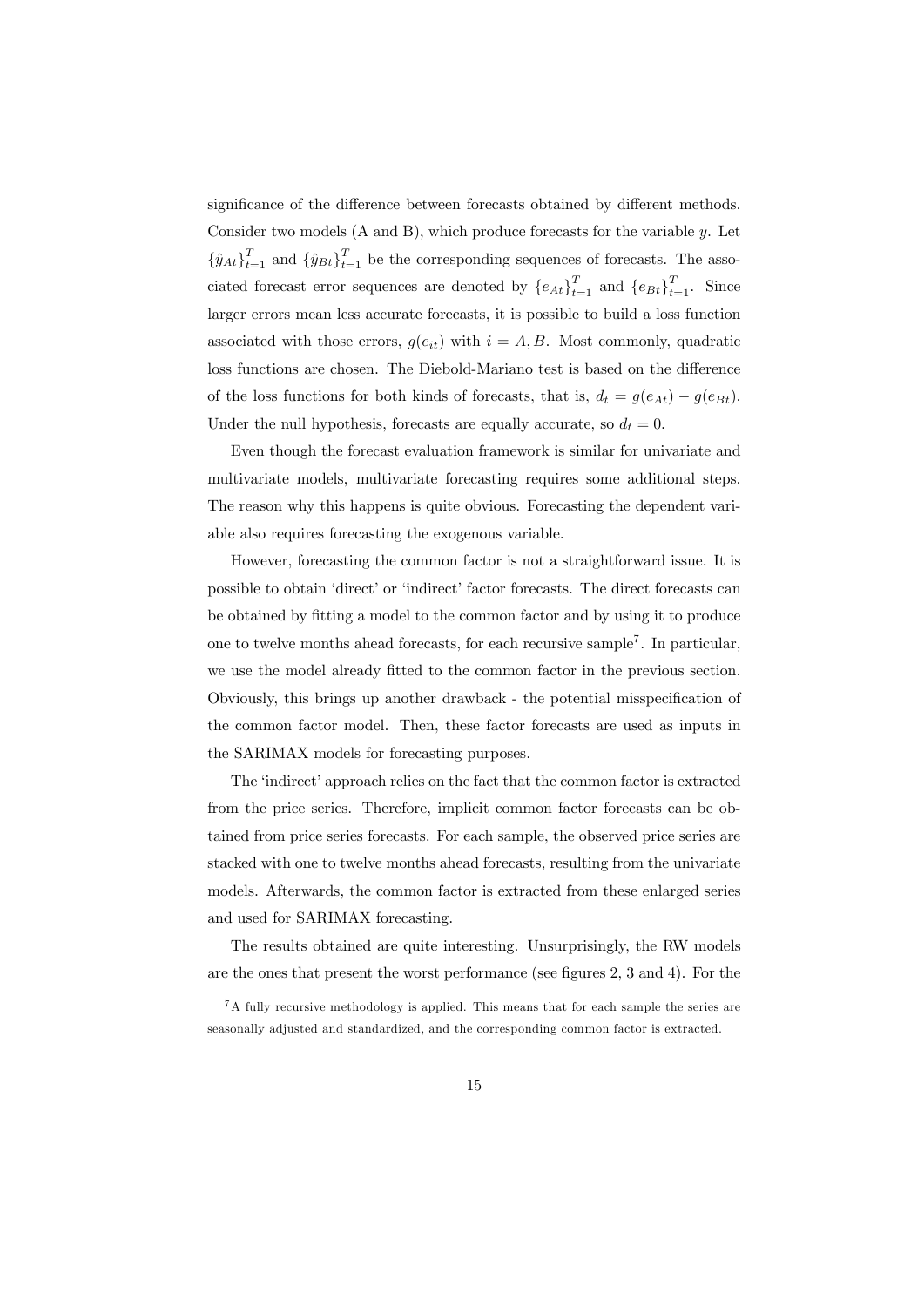RW, considering the intermediate disaggregation level does not improve forecasts accuracy against direct forecasting (see figure 5 and table 6). However, considering the highest disaggregation level (59 subcomponents) improves forecasts accuracy for 3 to 5 step ahead forecast horizon but this improvement is not statistically significant (see table 7).

Regarding SARIMA models, for forecasting horizons up to five months ahead, the indirect forecast does better than the direct forecast. Up to four months ahead, this is true for both disaggregation levels (five components and 59 subcomponents) (see figure 6). However, within these forecast horizons, the highest disaggregation level delivers better results than the five components level. Furthermore, for 2 and 3 months ahead forecast horizons, SARIMA indirect forecasts pooled from the 59 subcomponents are statistically better than the corresponding direct forecasts<sup>8</sup> (see table 9). From 6 to 12 months ahead, SARIMA direct forecasts present the lowest RMSFE of all models considered (see table 5). Thus, it seems that, for short-term forecasting, the gain in terms of additional information stemming from disaggregated price data through a bottom-up approach is such that compensates the loss due to potential model misspecification and parameter uncertainty.

Concerning SARIMAX models, a similar picture arises regarding direct vs. indirect forecasting (see figures 7 and 8 and tables 10, 11, 12 and 13). Moreover, multivariate models, which consider more information through dynamic common factors, seem to improve on SARIMA models for the very short-run forecasting. In particular, the performance of SARIMAX models using the AR(1) model for forecasting the common factor which consider the highest disaggregation level is the best for one and two months ahead horizons.

<sup>8</sup>Considering a significance level of 5 per cent. For a 10 per cent significance level, the difference for the four months ahead forecast horizon is also significant.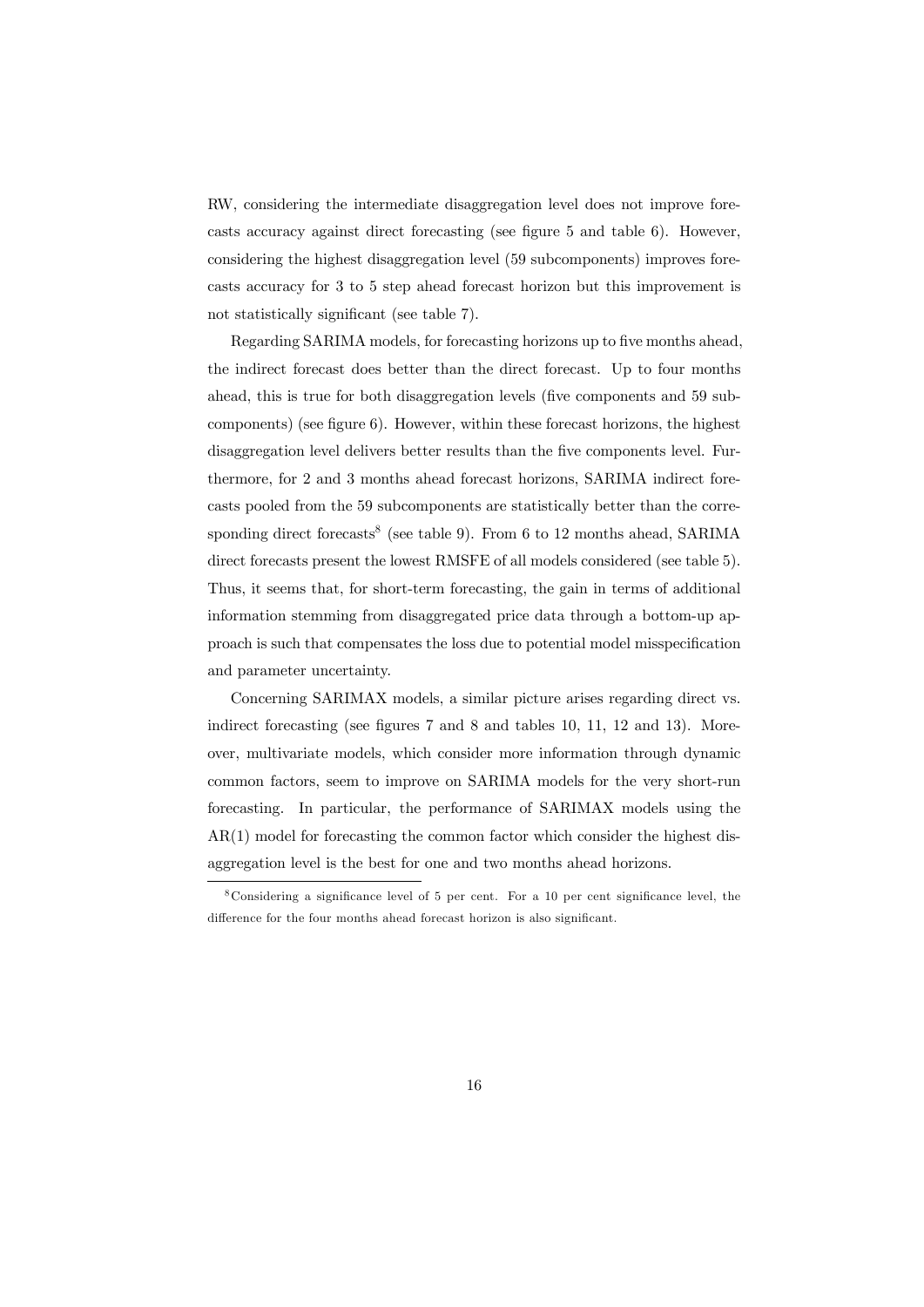# 5 Conclusion

The purpose of this paper is to assess if one can improve forecasting accuracy by considering disaggregated price data. In particular, three issues are addressed:  $i)$  one should bottom-up or not,  $ii)$  how bottom one should go and  $iii)$  how one should model at the bottom.

In contrast with the literature, different levels of data disaggregation are allowed. This paper considers three CPI disaggregation levels: the lowest disaggregation level, given by the aggregate price index itself; an intermediate level, in which appear five components; and a higher disaggregation level, with 59 subcomponents. Furthermore, both univariate and multivariate models are considered, such as SARIMA and SARIMAX models with the dynamic common factors of CPI disaggregated data as exogenous regressors.

The forecasting accuracy (up to twelve months ahead) of the bottom-up approach is evaluated by an out-of-sample forecast exercise using Portuguese CPI dataset. We find that the bottom-up approach seems to improve substantially forecasts accuracy up to a five-months ahead horizon. Moreover, the gain of aggregating forecasts against aggregate forecasting is higher when disaggregation level increases and the multivariate approach outperforms the univariate one in the very short-run, in terms of RMSFE.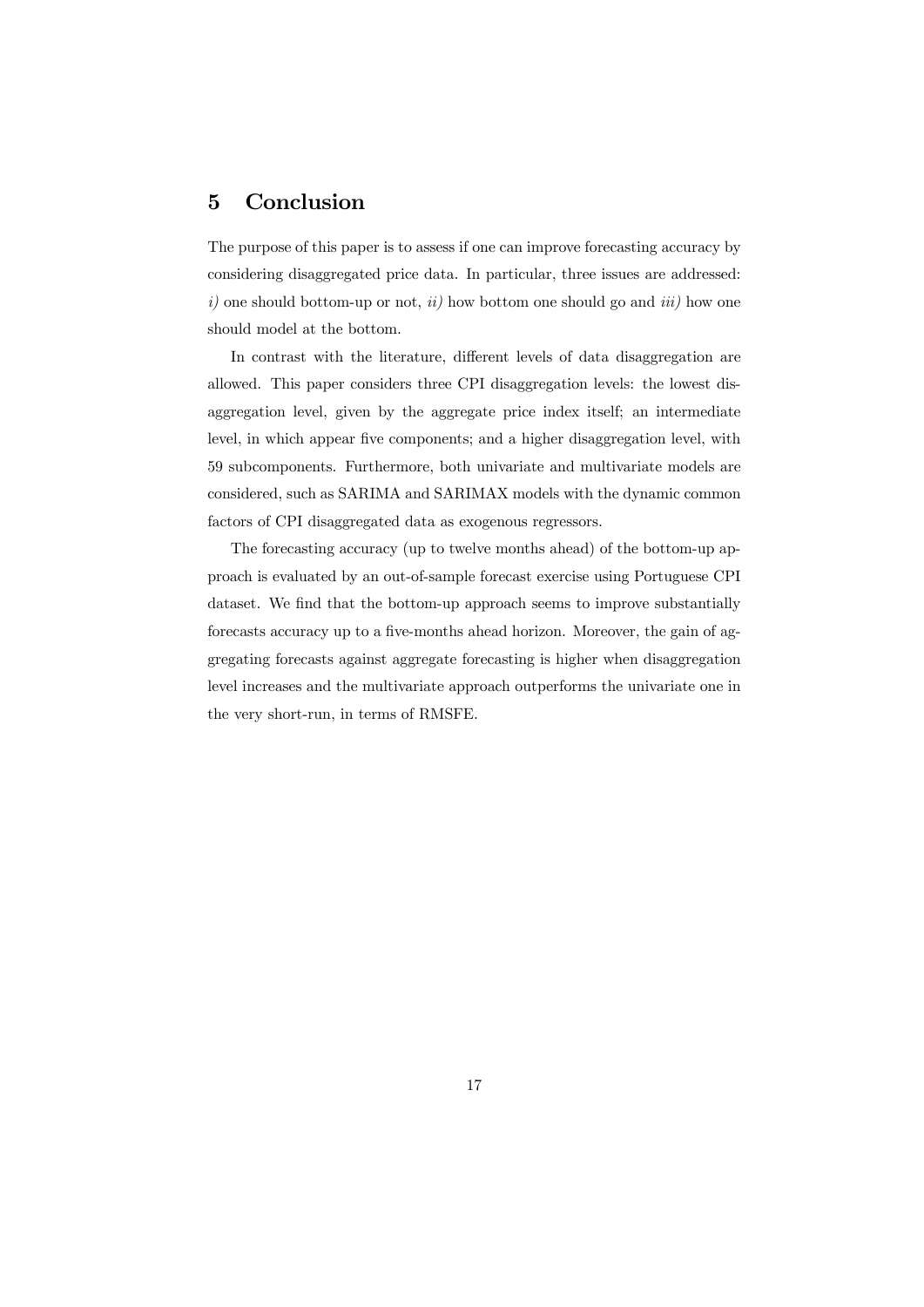# References

- [1] Angelini, E., Henry, J., Mestre, R. (2001a) Diffusion index-based inflation forecasts for the Euro Area. ECB Working Paper no 61.
- [2] Angelini, E., Henry, J., Mestre, R. (2001b) A Multi Country Trend Indicator for Euro Area Inflation: Computation and Properties. ECB Working Paper no 60.
- [3] Bai, J., Ng, S. (2002) Determining the Number of Factors in Approximate Factor Models. Econometrica 70(1): 191-221.
- [4] Beaulieu, J., Miron, J. (1993) Seasonal unit roots in aggregate US data. Journal of Econometrics 55: 305-328.
- [5] Benalal, N., del Hoyo, J., Landau, B., Roma M., Skudelny, F. (2004) To aggregate or not to aggregate? Euro area inflation forecasting. ECB Working Paper no 374.
- [6] Box, G., Jenkins, G. (1976) Time Series Analysis: forecasting and control. Holden-Day.
- [7] Dickey, D., Pantula, S. (1987) Determining the order or differencing in autoregressive processes. Journal of Business and Economic Statistics 5(4): 18-24.
- [8] Diebold, F., Kilian, L. (2000) Unit-Root Tests Are Useful for Selecting Forecasting Models. Journal of Business and Economic Statistics 18(3): 265-273.
- [9] Diebold, F., Mariano, R. (1995) Comparing Predictive Accuracy. Journal of Business and Economic Statistics 13(3): 253-263.
- [10] Enders, W. (2004) Applied Econometric Time Series,  $2^{nd}$  edition. Wiley.
- [11] Espasa, A., Poncela, P., Senra, E. (2002) Forecasting Monthly US Consumer Price Indexes Through a Disaggregated I(2) Analysis. Mimeo.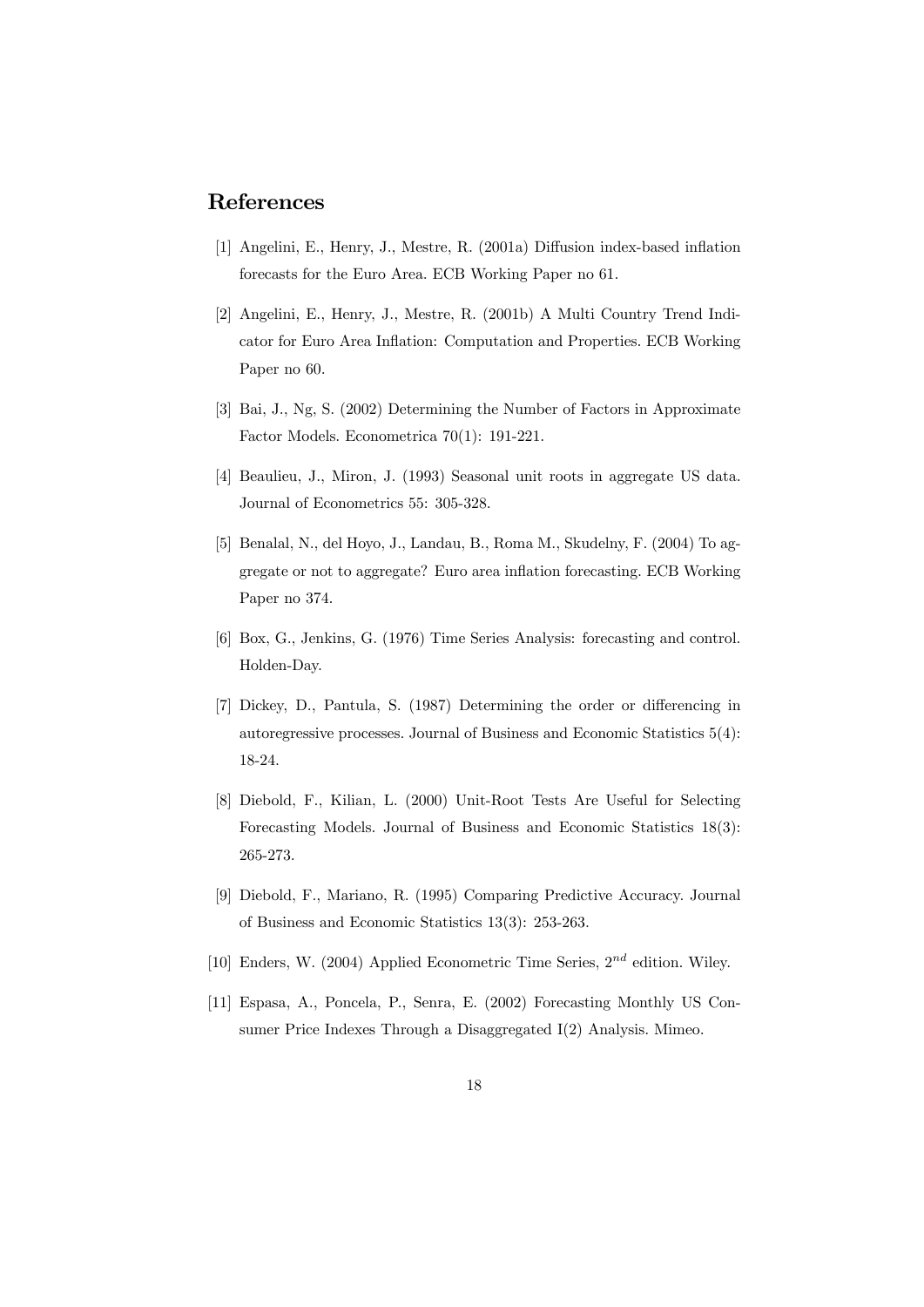- [12] Espasa, A., Senra, E., Albacete, R. (2001) Forecasting Inflation in the European Monetary Union: A Disaggregated Approach by Countries and by Sectors. Univ. Carlos III de Madrid Working Paper no 37.
- [13] European Central Bank (2003a) The ECB's monetary policy strategy. ECB Press Release, 8 May 2003.
- [14] European Central Bank (2003b) The ECB's monetary policy strategy after the evaluation and clarification of May 2003. Speech by Jean-Claude Trichet, 20 November 2003.
- [15] Fildes, R., Stekler, H. (1999) The State of Macroeconomic Forecasting. Lancaster University Management School Working Paper no 2.
- [16] Fritzer, F., Moser, G., Scharler, J. (2002) Forecasting Austrian HICP and Its Components Using VAR and ARIMA Models. Oesterreichische Nationalbank Working Paper no 73.
- [17] Granger, C., Yoon, G. (2001) Self-generating variables in a cointegrated VAR framework. University of California San Diego Discussion Paper no 4.
- [18] Hendry, D. (2002) Forecast Failure, Expectations Formation and the Lucas Critique. Nuffield College Economics Working Paper no 8.
- [19] Hendry, D., Clements, M. (2001) Economic Forecasting: Some Lessons from Recent Research. ECB Working Paper no 82.
- [20] Hubrich, K. (2003) Forecasting euro area inflation: Does aggregating forecasts by HICP component improve forecast accuracy? ECB Working Paper no 247.
- [21] Hylleberg, S., Engle, R, Granger, C, Yoo, B. (1990) Seasonal Integration and Cointegration. Journal of Econometrics 44: 215-238.
- [22] Inoue, A., Kilian, L. (2003) On the selection of forecasting models. ECB Working Paper no 214.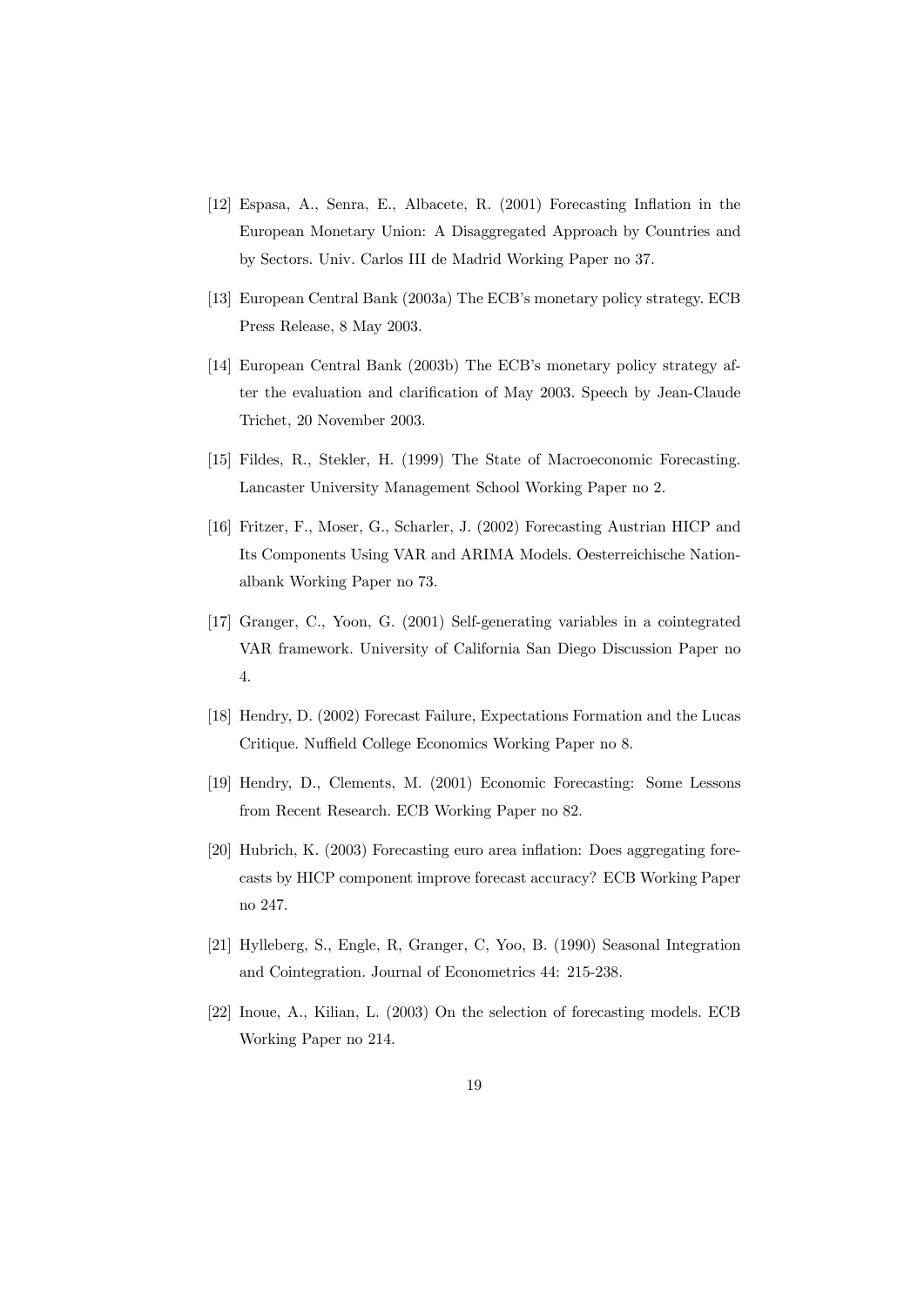- [23] Kwiatkowski, D., Phillips, P., Schmidt, P., Shin, Y. (1992) Testing the null hypothesis of stationarity against the alternative of a unit root. Journal of Econometrics 54: 159-178.
- [24] Lütkepohl, H. (1984) Forecasting Contemporaneously Aggregated Vector ARMA Processes. Journal of Business and Economic Statistics 2(3): 201- 214.
- [25] Marcellino, M., Stock, J. H., Watson, M. W. (2003) Macroeconomic forecasting in the Euro area: Country specific versus area-wide information. European Economic Review 47: 1-18.
- [26] Marcellino, M., Stock, J. H., Watson, M. W. (2004) A Comparison of Direct and Iterated Multistep AR Methods for Forecasting Macroeconomic Time Series. Mimeo.
- [27] Meyler, A., Kenny, G., Quinn, T. (1998) Forecasting Irish Inflation Using ARIMA Models. Central Bank and Financial Services Authority of Ireland Research Technical Paper no 3.
- [28] Reijer, A., Vlaar, P. (2003) Forecasting inflation: An art as well as a science! De Nederlandsche Bank Staff Reports no 107.
- [29] Stock, J. H., Watson, M. W. (1998) Diffusion Indexes. NBER Working Paper no 6702.
- [30] Stock, J. H., Watson, M. W. (1999) Forecasting inflation. Journal of Monetary Economics 44: 293-335.
- [31] Stock, J. H., Watson, M. W. (2002) Macroeconomic Forecasting Using Diffusion Indexes. Journal of Business and Economic Statistics 20(2): 147- 162.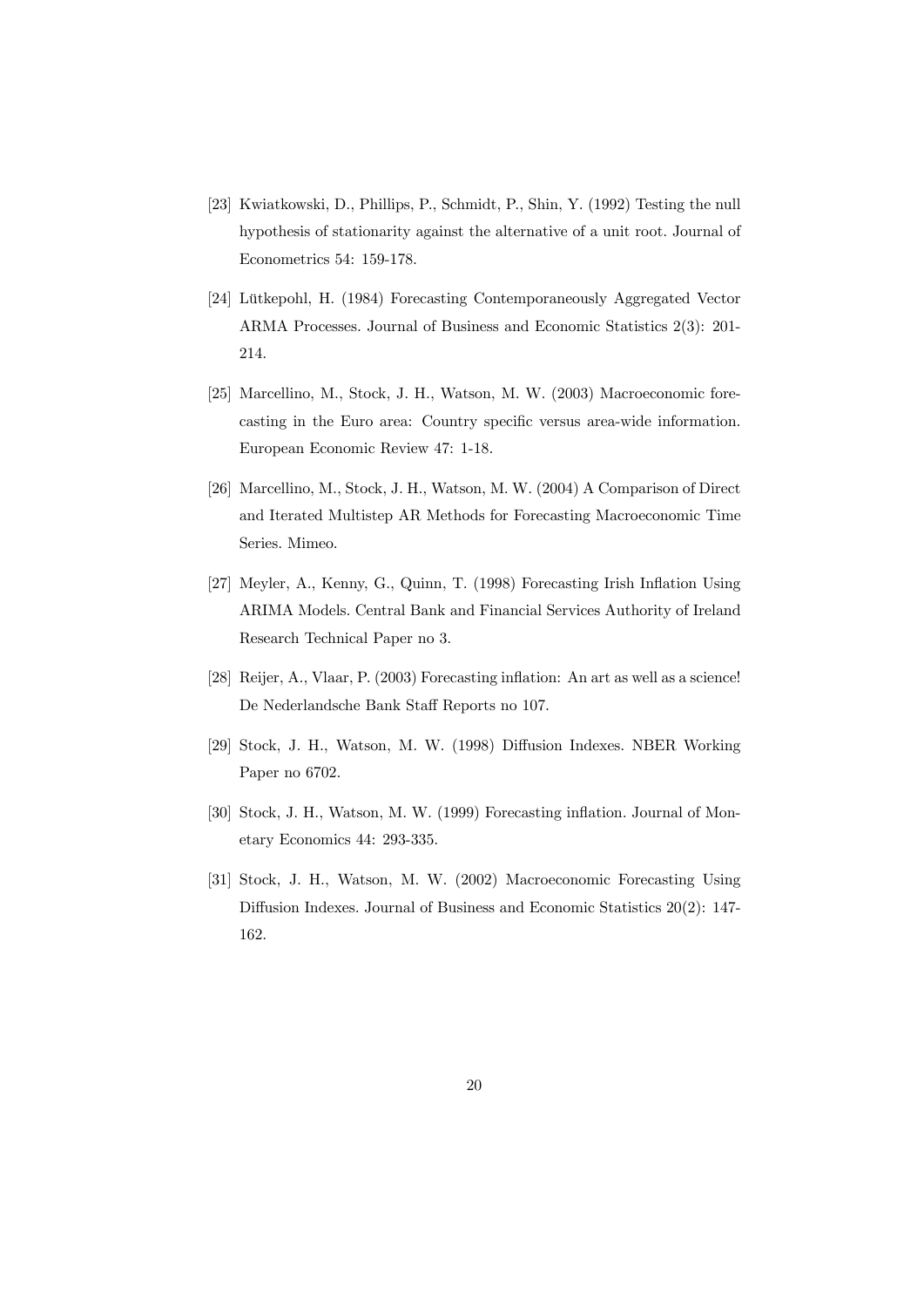### **Table 1 - Variables list**

|                        | Subcomponents                                                                                                     | Components   |
|------------------------|-------------------------------------------------------------------------------------------------------------------|--------------|
| Series 1               | Rice                                                                                                              | Pf           |
| Series <sub>2</sub>    | Other cereal products                                                                                             | Pf           |
| Series 3               | Pasta products                                                                                                    | Pf           |
| Series 4               | Bread and other bakery products                                                                                   | Pf           |
| Series 5               | Potatoes and other tubers                                                                                         | Unpf         |
| Series <sub>6</sub>    | Dried vegetables                                                                                                  | Unpf         |
| Series 7               | Fresh and preserved vegetables                                                                                    | Unpf         |
| Series 8               | Fruit                                                                                                             | Unpf         |
| Series 9               | Meat of sheep and goat                                                                                            | Unpf         |
| Series 10              | Meat of swine                                                                                                     | Unpf         |
| Series 11              | Meat of bovine animals                                                                                            | Unpf         |
|                        | Series 12 Other meat                                                                                              | Unpf         |
|                        | Series 13 Sausages and preserved meat                                                                             | Unpf         |
| Series 14              | Poultry                                                                                                           | Unpf         |
|                        | Series 15 Fresh, chilled or frozen fish                                                                           | Unpf         |
|                        | Series 16 Fresh, chilled or frozen seafood                                                                        | Unpf         |
| Series 17              | Other preserved or processed fish and seafood and fish and seafood preparations                                   | Unpf         |
| Series 18              | Dried, smoked or salted fish and seafood                                                                          | Unpf         |
| Series 19              | Eggs                                                                                                              | Pf           |
| Series 20              | Milk                                                                                                              | Pf           |
| Series 21              | Yoghurt, cheese and other milk-based products                                                                     | Pf           |
| Series 22 Edible oils  |                                                                                                                   | Pf           |
| Series 23              | Butter, margarine and other fats                                                                                  | Pf           |
|                        | Series 24 Sugar and confectionery                                                                                 | Pf           |
| Series 25              | Cocoa and powdered chocolate                                                                                      | Pf           |
| Series 26              | Coffee                                                                                                            | Pf           |
| Series 27              | Tea                                                                                                               | Pf           |
| Series 28              | Sauces, condiments and salt                                                                                       | Pf           |
| Series 29              | Baking powders, preparations and soups                                                                            | Pf           |
| Series 30              | Catering                                                                                                          | Serv         |
|                        | Series 31 Alcoholic beverages                                                                                     | Pf<br>Pf     |
|                        | Series 32 Mineral waters, soft drinks and juices                                                                  |              |
| Series 33<br>Series 34 | Clothing materials and garments<br>Dry-cleaning, repair and hire of clothing                                      | Neig<br>Serv |
| Series 35              | Footwear                                                                                                          | Neig         |
| Series 36              | Repair and hire of footwear and shoe-cleaning services                                                            | Neig         |
| Series 37              | Gas                                                                                                               | Enrgy        |
| Series 38              | Heating and cooking appliances, refrigerators, washing machines and similar major household appliances            | Neig         |
| Series 39              | Furniture, furnishings and carpets                                                                                | Neig         |
| Series 40              | Repair of furniture, furnishings and floor coverings                                                              | Serv         |
| Series 41              | <b>Household textiles</b>                                                                                         | Neig         |
|                        | Series 42 Glassware, tableware and household utensils and tools                                                   | Neig         |
|                        | Series 43 Non-durable household goods                                                                             | Neig         |
|                        | Series 44 Repair of household appliances                                                                          | Serv         |
| Series 45              | Therapeutic appliances and equipment                                                                              | Neig         |
| Series 46              | Medical, paramedical and hospital services                                                                        | Serv         |
| Series 47              | Motor cars, motor cycles and bicycles and spare parts and accessories                                             | Neig         |
| Series 48              | Maintenance and repairs; other services in respect of personal transport equipment                                | Serv         |
| Series 49              | Telephone and telefax equipment                                                                                   | Neig         |
| Series 50              | Education                                                                                                         | Serv         |
| Series 51              | Equipment for the reception, recording and reproduction of sound; other major durables for recreation and culture | Neig         |
| Series 52              | Repair of audio-visual, photographic and data processing equipment                                                | Serv         |
| Series 53              | Receational and cultural services                                                                                 | Serv         |
| Series 54              | Newspapers, books and stationery                                                                                  | Neig         |
| Series 55              | Accommodation services                                                                                            | Serv         |
| Series 56              | Package holidays                                                                                                  | Serv         |
| Series 57              | Electrical appliances and products for personal care                                                              | Neig         |
| Series 58              | Hairdressing salons and personal grooming establishments                                                          | Serv         |
| Series 59              | Insurance and banking services                                                                                    | Serv         |
|                        |                                                                                                                   |              |

Note: Unpf - Unprocessed food; Pf - Processed food; Neig - Non-energy industrial goods; Enrgy - Energy; Serv - Services.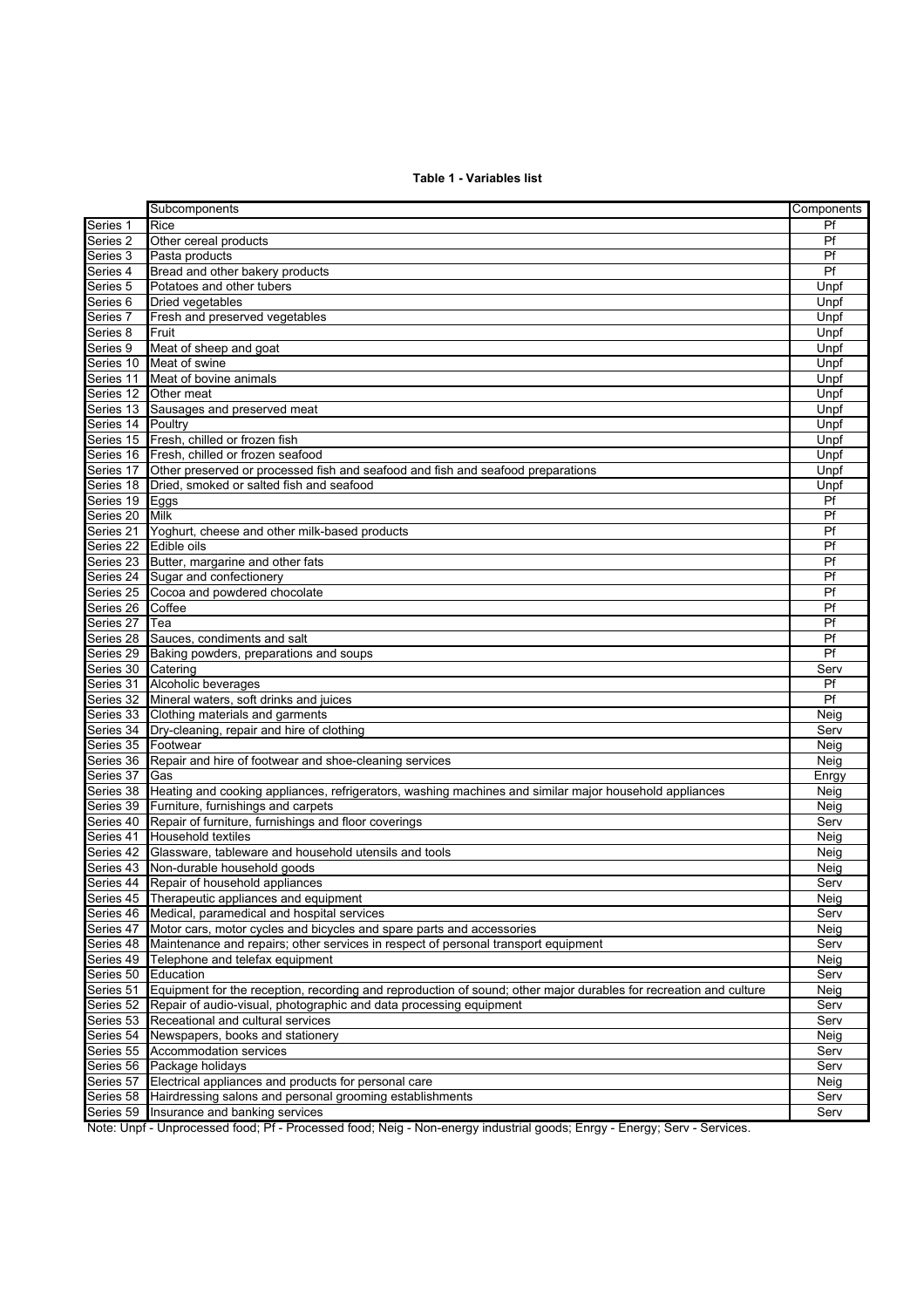#### **Table 2 - SARIMA models**

|                             | р                            | d      | q                               | P                                  | D                           | Q                           | Seasonal<br>dummies |
|-----------------------------|------------------------------|--------|---------------------------------|------------------------------------|-----------------------------|-----------------------------|---------------------|
| Series 1                    | 3                            | 1      | 1                               | 0                                  | 0                           | 0                           | ٧                   |
| Series 2                    | 3                            | 1      | 1                               | 2                                  | 0                           | 0                           | y                   |
| Series 3                    | 3                            | 1      | 1                               | 0                                  | 0                           | 0                           | n                   |
| Series 4                    | 1                            | 1      | 0                               | 0                                  | 0                           | 1                           | n                   |
| Series 5                    | 0                            | 1      | 1                               | 0                                  | 0                           | 1                           | у                   |
| Series <sub>6</sub>         | 0                            | 1      | 3                               | 2                                  | 0                           | $\pmb{0}$                   | у                   |
| Series 7                    | 1                            | 1      | $\mathbf{1}$                    | 1                                  | 0                           | 1                           | n                   |
| Series 8                    | 1                            | 1      | 0                               | 0                                  | 0                           | 1                           | у                   |
| Series 9                    | 0                            | 1      | 0                               | $\overline{2}$                     | 0                           | $\overline{2}$              | y                   |
| Series 10                   | 0                            | 1      | 0                               | $\mathbf 0$                        | 0                           | $\mathbf 0$                 | y                   |
| Series 11                   | 1                            | 1      | $\overline{2}$                  | 0                                  | 0                           | $\pmb{0}$                   | у                   |
| Series 12                   | 1                            | 1      | 1                               | 0                                  | 0                           | 0                           | y                   |
| Series 13<br>Series 14      | 1311                         | 1<br>1 | 0<br>$\overline{2}$             | 0<br> 2                            | 0<br>0                      | 0<br>1                      | n                   |
| Series 15                   | 0<br>0                       | 1      | 1                               | 1                                  | 0                           | $\mathbf 0$                 | y<br>y              |
| Series 16                   | $\overline{\mathbf{c}}$      | 1      | $\overline{2}$                  | 0                                  | 0                           | 0                           | у                   |
| Series 17                   | 3                            | 1      | 0                               | 1                                  | 0                           | 0                           | y                   |
| Series 18                   | 3                            | 1      | 0                               | 0                                  | 0                           | 0                           | у                   |
| Series 19                   | 1                            | 1      | 1                               | 0                                  | 0                           | 0                           | у                   |
| Series 20                   | 4                            | 1      | 1                               | $\mathbf 0$                        | 0                           | $\mathbf 0$                 | n                   |
| Series 21                   | 1                            | 1      | 1                               | 1                                  | 0                           | 1                           | у                   |
| Series 22                   | $\boldsymbol{2}$             | 1      | 0                               | 0                                  | 0                           | 0                           | n                   |
| Series 23                   | 1                            | 1      | 1                               | 0                                  | 0                           | 0                           | n                   |
| Series 24                   | $\overline{c}$               | 1      | 0                               | $\mathbf{1}$                       | 0                           | 0                           | n                   |
| Series 25                   | $\overline{2}$               | 1      | 1                               | $\mathbf 0$                        | 0                           | $\mathbf 0$                 | y                   |
| Series 26                   | 2,3                          | 1      | $\boldsymbol{2}$                | 0                                  | 0                           | $\pmb{0}$                   | y                   |
| Series 27                   | 0                            | 1      | $\mathbf{1}$                    | 1                                  | 0                           | $\mathbf{1}$                | y                   |
| Series 28                   | 0<br>1                       | 1<br>1 | 2                               | 0                                  | 0                           | 0                           | у                   |
| Series 29<br>Series 30      | 1,3                          | 1      | 0<br>1                          | 1<br>$\mathbf{1}$                  | 0<br>0                      | 1<br>1                      | n<br>n              |
| Series 31                   | 2                            | 1      | 0                               | $\mathbf 0$                        | 0                           | 0                           | у                   |
| Series 32                   | 1                            | 1      | 1                               | 0                                  | 0                           | 0                           | y                   |
| Series 33                   | 3                            | 1      | 0                               | 1                                  | 0                           | 1                           | у                   |
| Series 34                   | 1                            | 1      | 1                               | 1                                  | 0                           | 1                           | у                   |
| Series 35                   | 3                            | 1      | $\mathbf 0$                     | 1                                  | 0                           | 1                           | y                   |
| Series 36                   | $\boldsymbol{2}$             | 1      | $\mathbf 0$                     | 1                                  | 0                           | 0                           | у                   |
| Series 37                   | $\overline{2\parallel}$      | 1      | 0                               | 1                                  | 0                           | 1                           | n                   |
| Series 38                   | 1                            | 1      | 1                               | 0                                  | 0                           | 0                           | n                   |
| Series 39                   | 0                            | 1      | $\overline{2}$                  | 1                                  | 0                           | 1                           | n                   |
| Series 40                   | 1                            | 1      | $\mathbf 0$                     | $\overline{2}$                     | 0                           | 1                           | y                   |
| Series 41                   | 3                            | 1      | 1                               | 1                                  | 0                           | 0                           | n                   |
| Series 42<br>Series 43      | 2<br>$\overline{\mathbf{c}}$ | 1<br>1 | 0<br>1                          | 0<br>0                             | 0<br>0                      | 0<br>0                      | n                   |
| Series 44                   | 0                            | 1      | 1                               | 2                                  | 0                           | 1                           | у                   |
| Series 45                   | $\mathbf{1}$                 | 1      | Ō                               | $\overline{0}$                     | $\overline{\mathbf{0}}$     | 0                           | у<br>n              |
| Series 46                   | $\mathsf 3$                  | 1      | 1                               | 1                                  | $\pmb{0}$                   | $\pmb{0}$                   | y                   |
| Series 47                   | $\overline{3}$               | 1      | 1,3,4                           | $\mathbf 0$                        | 0                           | 0                           | n                   |
| Series 48                   | 1                            | 1      | 0                               | 1                                  | 0                           | 1                           | n                   |
| Series 49                   | $\overline{2}$               | 1      | 0                               | 1                                  | 0                           | 0                           | n                   |
| Series 50                   | $\overline{0}$               | 1      | 0                               | $\mathbf 0$                        | 0                           | $\mathsf 0$                 | y                   |
| Series 51                   | $\pmb{0}$                    | 1      | $\mathbf 1$                     | 1                                  | 0                           | $\overline{1}$              | n                   |
| Series 52                   | $\overline{2\parallel}$      | 1      | $\pmb{0}$                       | 1                                  | 0                           | $\mathbf 1$                 | y                   |
| Series 53                   | 1                            | 1      | 0                               | 0                                  | 0                           | 0                           | у                   |
| Series 54                   | 1                            | 1      | 0                               | $\mathbf{1}$                       | 0                           | $\mathsf 0$                 | n                   |
| Series 55                   | 1                            | 1      | 0                               | $\mathbf{1}$                       | 0                           | 1                           | у                   |
| Series 56<br>Series 57      | $\boldsymbol{2}$<br>1        | 1<br>1 | $\pmb{0}$<br>$\overline{0}$     | 2                                  | $\pmb{0}$<br>$\overline{0}$ | $\pmb{0}$<br>0              | y                   |
|                             |                              |        |                                 | 0                                  |                             |                             | n                   |
| Series 58<br>Series 59      | 0<br>0                       | 1<br>1 | $\mathbf 1$<br>$\boldsymbol{2}$ | $\overline{2}$<br>$\boldsymbol{2}$ | 0<br>0                      | $\mathbf{1}$<br>$\mathbf 0$ | у                   |
| Unprocessed food            | 0                            | 1      | $\mathbf 1$                     | $\mathbf 0$                        | 0                           | $\mathbf 0$                 | у<br>у              |
| Processed food              | $\overline{2}$               | 1      | $\pmb{0}$                       | 1                                  | 0                           | $\mathsf 0$                 | n                   |
| Non-energy industrial goods | 1,2,5                        | 1      | 1                               | 1                                  | $\overline{0}$              | $\overline{1}$              | y                   |
| Energy                      | 2                            | 1      | 0                               | 1                                  | 0                           | 1                           | n                   |
| Services                    | 2,3,4                        | 1      | 0                               | 0                                  | 0                           | 1                           | У                   |
| Total                       | 1                            | 1      | $\overline{0}$                  | 1                                  | 0                           | $\overline{1}$              | y                   |

Note: p - autoregressive polynomial order; d - integration order; q - moving average polynomial order; P seasonal autoregressive polynomial order; D - seasonal integration order; Q - seasonal moving average polynomial order;  $||L|| = \text{lag of order } L$ ;  $y = \text{yes}$ ;  $n = \text{no}$ .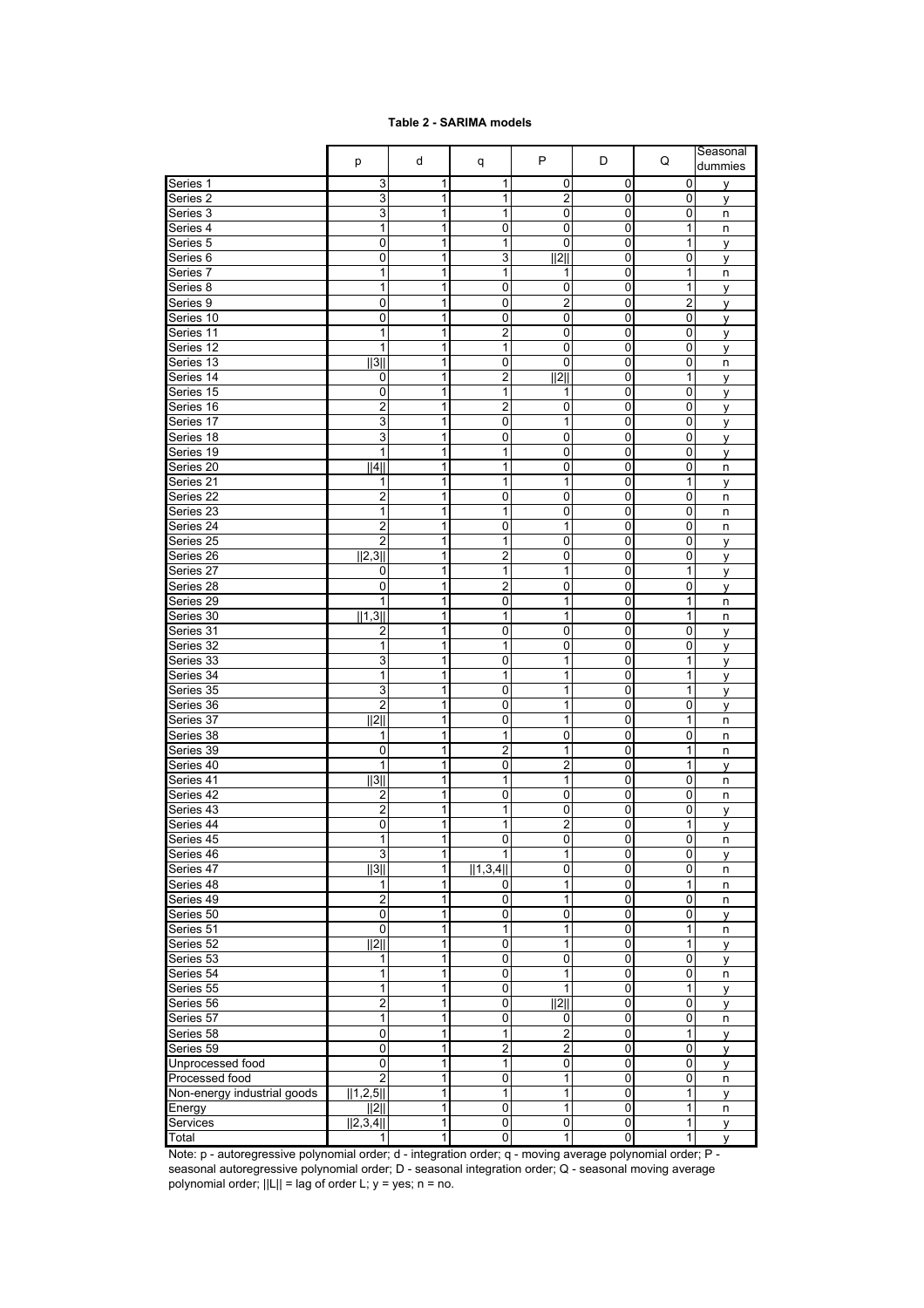| Number of factors | IC <sub>1</sub> | IC <sub>2</sub> | IC <sub>3</sub> |
|-------------------|-----------------|-----------------|-----------------|
| r=1               | 9.005           | 9.013           | 8.987           |
| $r=2$             | 9.026           | 9.041           | 8.988           |
| $r = 3$           | 9.049           | 9.071           | 8.993           |
| $r = 4$           | 9.072           | 9.102           | 8.998           |
| $r = 5$           | 9.102           | 9.140           | 9.009           |
| r=6               | 9.133           | 9.178           | 9.021           |
| $r=7$             | 9.162           | 9.215           | 9.032           |
| r=8               | 9.190           | 9.250           | 9.041           |

**Table 3 - Bai and Ng criteria**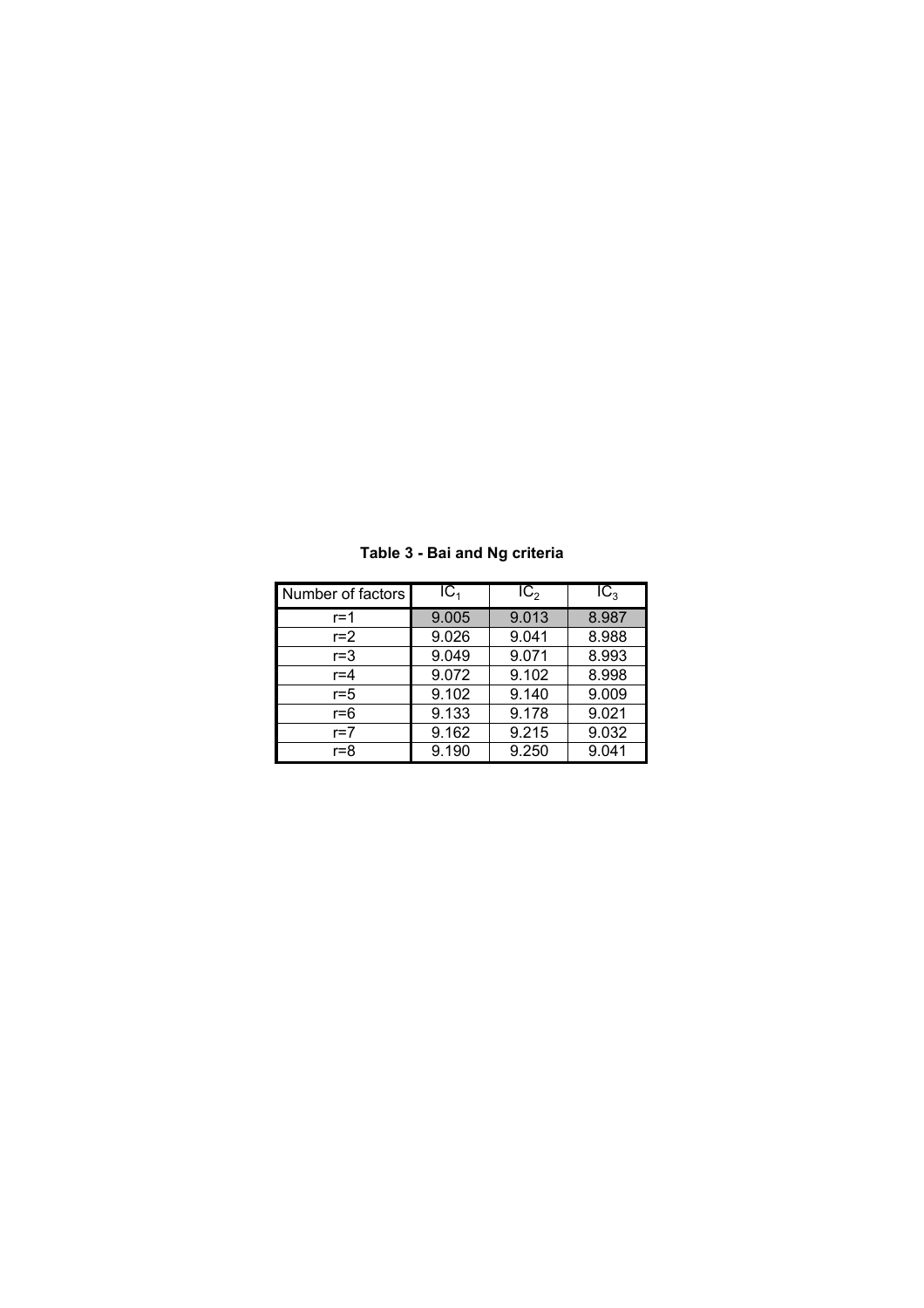#### **Table 4 - SARIMAX models**

|                                    | p                       | d                   | q                 | P                  | D                   | Q                 | R              | Seasonal<br>dummies |
|------------------------------------|-------------------------|---------------------|-------------------|--------------------|---------------------|-------------------|----------------|---------------------|
| Series 1                           | 2                       | 1                   | 3                 | 0                  | 0                   | 0                 | 0              | v                   |
| Series 2                           | 3                       | 1                   | 0                 | 1                  | 0                   | 0                 | $\mathbf 0$    | ٧                   |
| Series 3                           | 2                       | 1                   | 0                 | 0                  | 0                   | 0                 | 0              | n                   |
| Series 4                           | 1                       | 1                   | 0                 | 0                  | 0                   | $\mathbf{1}$      |                | n                   |
| Series <sub>5</sub>                | 0                       | 1                   | 1                 | 0                  | 0                   | 0                 | 0,2            | y                   |
| Series <sub>6</sub>                | 0                       | 1                   | 3                 | 2                  | 0                   | 0                 |                | у                   |
| Series 7                           | $\mathbf{1}$            | $\overline{1}$      | $\overline{1}$    | 1                  | 0                   | $\overline{1}$    |                | n                   |
| Series 8                           | 1                       | 1                   | 4                 | 0                  | 0                   | 1                 | 1              | y                   |
| Series 9                           | 0                       | 1                   | 0                 | 2                  | 0                   | $\overline{2}$    |                | ٧                   |
| Series 10                          | 0                       | 1                   | 0                 | 0                  | 0                   | 0                 |                | y                   |
| Series 11                          | 1                       | 1                   | $\boldsymbol{2}$  | 0                  | 0                   | 0                 |                | у                   |
| Series 12                          | $\mathbf{1}$            | $\overline{1}$      | $\mathbf{1}$      | 0                  | 0                   | $\mathbf 0$       |                | ٧                   |
| Series 13                          | 1131                    | 1                   | 0                 | 0                  | 0                   | 0                 | 0              | n                   |
| Series 14                          | 0                       | 1                   | 2                 | 2                  | 0                   | 1                 |                | ۷                   |
| Series 15                          | 0                       | 1                   | 1                 | 1                  | 0                   | 0                 | 1              | y                   |
| Series 16                          | 0                       | 1                   | 0                 | 0                  | 0                   | 0                 | 0              | у                   |
| Series 17                          | 3                       | $\overline{1}$      | 0                 | $\overline{1}$     | 0                   | $\mathbf 0$       | $\mathbf 0$    | y                   |
| Series 18                          | 3                       | 1                   | 0                 | 0                  | 0                   | 0                 |                | y                   |
| Series 19                          | 1                       | 1                   | 1                 | 0                  | 0                   | 0                 |                | y                   |
| Series 20                          | 0                       | 1                   | 4                 | 0                  | 0                   | 0                 | $\mathbf 0$    | n                   |
| Series 21                          | 0                       | 1<br>$\overline{1}$ | 4                 | 1                  | 0                   | 0                 | 1              | у                   |
| Series <sub>22</sub>               | $\overline{2}$          |                     | 0                 | 0                  | 0                   | 0                 | $\mathbf 0$    | n                   |
| Series 23                          | 0                       | 1                   | 0                 | 0                  | 0                   | 0                 | 0              | n                   |
| Series 24                          | 5  <br>1                | 1                   | 0                 | 1                  | 0                   | 0<br>$\pmb{0}$    | 0,1,4          | n                   |
| Series 25<br>Series 26             |                         | 1<br>1              | 0                 | 0<br>0             | 0                   |                   | 0              | y                   |
|                                    | 2,3                     | 1                   | 0<br>$\mathbf{1}$ | 1                  | 0<br>0              | 0<br>$\mathbf{1}$ | 0,4            | у                   |
| Series 27<br>Series 28             | 0<br>0                  | 1                   | 2                 | 0                  | 0                   | 0                 | 0              | ٧                   |
| Series 29                          | 0                       | 1                   | 0                 | 0                  | 0                   | 0                 | 0              | y                   |
| Series 30                          | $\overline{c}$          | 1                   | 0                 | 1                  | 0                   | 1                 | 1              | n<br>n              |
| Series 31                          | 1                       | 1                   | 0                 | 0                  | 0                   | 0                 | 1              | У                   |
| Series 32                          | 1                       | 1                   | 4                 | 0                  | 0                   | $\mathbf 0$       | 4              | ۷                   |
| Series 33                          | 3                       | 1                   | 0                 | 1                  | 0                   | 1                 |                | y                   |
| Series 34                          | $\overline{c}$          | 1                   | 0                 | 0                  | 0                   | 0                 | 1              | ٧                   |
| Series 35                          | 3                       | 1                   | 0                 | 1                  | 0                   | 1                 |                | y                   |
| Series 36                          | 1                       | 1                   | 0                 | 0                  | 0                   | 0                 | 1              | у                   |
| Series 37                          | 2                       | 1                   | 0                 | 1                  | 0                   | $\mathbf{1}$      |                | n                   |
| Series 38                          | 1                       | 1                   | 1                 | 0                  | 0                   | 0                 |                | n                   |
| Series 39                          | 0                       | 1                   | 1                 | 0                  | 0                   | 0                 | 0              | n                   |
| Series 40                          | 2                       | 1                   | 0                 | 1                  | 0                   | 0                 | 0              | y                   |
| Series 41                          | 3                       | 1                   | 1                 | 1                  | 0                   | 0                 | 0              | n                   |
| Series 42                          | 0                       | 1                   | 0                 | 0                  | 0                   | $\mathbf 0$       | 0              | n                   |
| Series 43                          | 2                       | 1                   | 1                 | 0                  | 0                   | 0                 |                | ٧                   |
| Series 44                          | 2                       | 1                   | 0                 | 2                  | 0                   | 1                 | 0              | у                   |
| Series 45                          | $\mathbf{1}$            | $\mathbf{1}$        | $\Omega$          | $\overline{0}$     | $\overline{0}$      | $\overline{0}$    | $\mathfrak{p}$ | n                   |
| Series 46                          | 3                       | 1                   | 1,4               | 1                  | 0                   | 0                 | 1              | y                   |
| Series 47                          | 1,3                     | 1                   | 0                 | 1                  | $\overline{0}$      | $\pmb{0}$         | 1,3            | n                   |
| Series 48                          | 0                       | 1                   | $\pmb{0}$         | 1                  | 0                   | $\mathbf{1}$      | 0              | n                   |
| Series 49                          | $\overline{c}$          | 1                   | 0                 | 1                  | 0                   | 0                 |                | n                   |
| Series 50                          | $\mathbf 0$             | 1                   | $\pmb{0}$         | 0                  | $\pmb{0}$           | $\pmb{0}$         |                | У                   |
| Series 51                          | $\mathbf 0$             | 1                   | 0                 | 1                  | $\mathbf 0$         | $\mathbf{1}$      | 0              | n                   |
| Series 52                          | 2                       | 1                   | $\overline{0}$    | 1                  | $\mathbf 0$         | $\mathbf{1}$      |                | y                   |
| Series 53                          | 1                       | 1                   | 0                 | 0                  | 0                   | 0                 |                | y                   |
| Series 54                          | 2                       | 1                   | 0                 | 1                  | 0                   | 0                 | 0              | n                   |
| Series 55                          | 1                       | 1                   | $\pmb{0}$         | 1                  | $\mathbf 0$         | 1                 | 0              | y                   |
| Series 56                          | 2                       | 1                   | 0                 | $\overline{  2  }$ | $\mathbf 0$         | 0                 |                | У                   |
| Series 57                          | 1                       | 1                   | 0                 | 0                  | $\overline{0}$<br>0 | 0                 |                | n                   |
| Series 58                          | 0                       | 1                   | 1                 | $\overline{2}$     |                     | 1                 |                | v                   |
| Series 59                          | 0<br>$\mathbf 0$        | 1<br>1              | 2<br>$\pmb{0}$    | $\mathbf{1}$       | 0<br>$\mathbf 0$    | 0<br>$\pmb{0}$    | 2              | у                   |
| Unprocessed food<br>Processed food | $\overline{\mathbf{c}}$ | 1                   | $\pmb{0}$         | 0<br>1             | $\mathbf 0$         | 0                 | 0<br>0         | y                   |
| Non-energy industrial goods        | 1,2,5                   | 1                   | $\mathbf{1}$      | 1                  | $\mathbf 0$         | $\mathbf{1}$      | $\mathbf 0$    | n                   |
| Energy                             | 2                       | 1                   | 0                 | 1                  | 0                   | 1                 |                | y<br>n              |
| Services                           | 3                       | 1                   | 0                 | 0                  | 0                   | 1                 | 0              |                     |
| Total                              | 1                       | 1                   | $\overline{0}$    | 1                  | $\overline{0}$      | 1                 | $\overline{0}$ | у<br>У              |
|                                    |                         |                     |                   |                    |                     |                   |                |                     |

Note: p - autoregressive polynomial order; d - integration order; q - moving average polynomial order; P - seasonal autoregressive polynomial order; D - seasonal integration order; Q - seasonal moving average polynomial order; R - order of the polynomial associated with the exogenous variable; ||L|| = lag of order L; y = yes; n = no.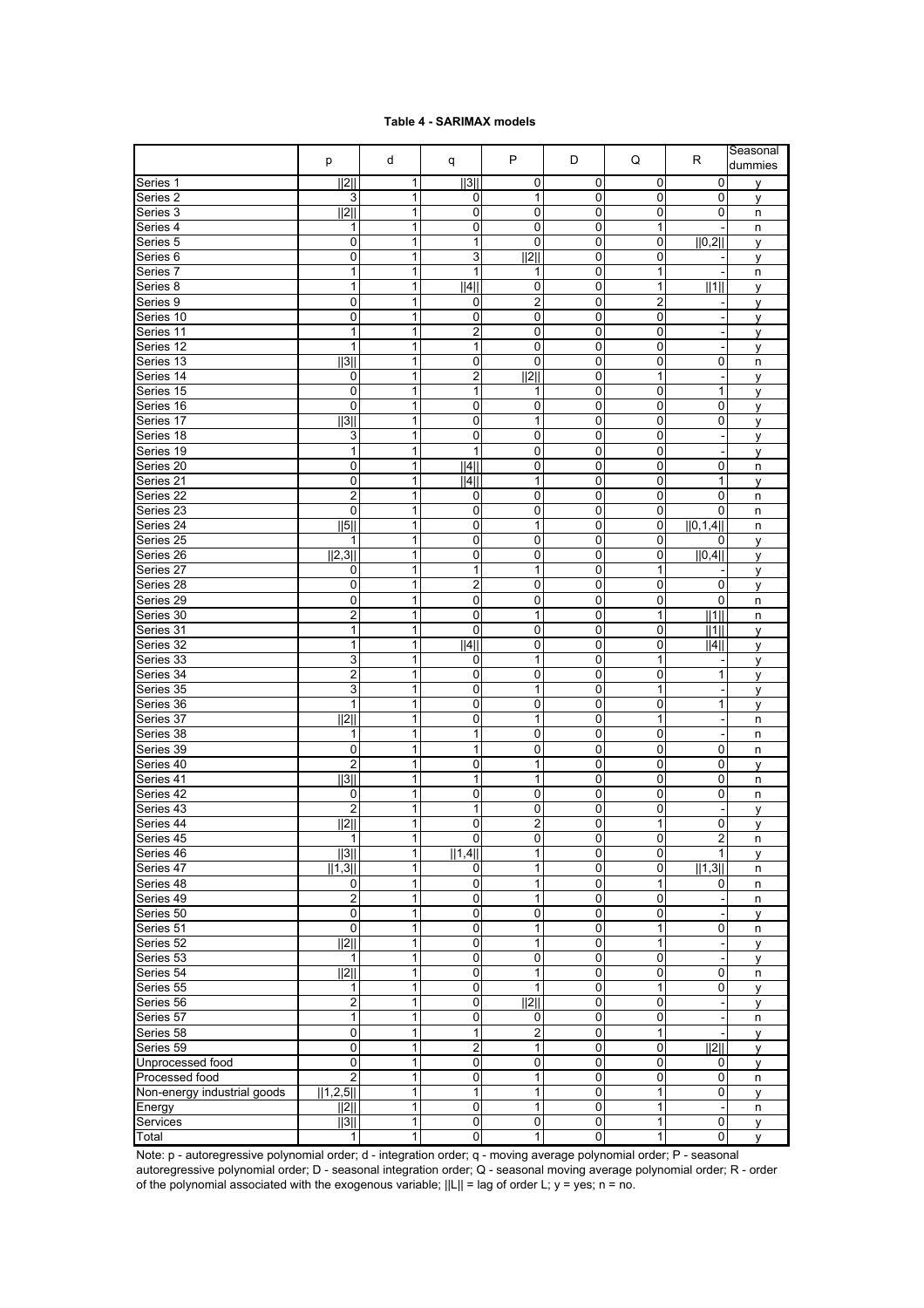#### **Table 5 - Root Mean Squared Forecast Errors**

|                  |           | <b>RW</b>   |              |               | <b>SARIMA</b> |        |        |        |        | <b>SARIMAX</b> |        |                                                                                                                        |
|------------------|-----------|-------------|--------------|---------------|---------------|--------|--------|--------|--------|----------------|--------|------------------------------------------------------------------------------------------------------------------------|
| Forecast horizon | <b>RW</b> | <b>RW 5</b> | <b>RW 59</b> | <b>SARIMA</b> |               |        |        |        |        |                |        | SARIMA_5 SARIMA_59 SARIMAX_F_DIR SARIMAX_F_DIR_5 SARIMAX_F_DIR_59 SARIMAX_F_INDIR SARIMAX_F_INDIR_5 SARIMAX_F_INDIR_59 |
|                  | 0.4367    | 0.4529      | 0.4394       | 0.2302        | 0.2091        | 0.2069 | 0.2445 | 0.2265 | 0.2010 | 0.2374         | 0.2122 | 0.2132                                                                                                                 |
|                  | 0.7799    | 0.8043      | 0.7928       | 0.3529        | 0.3052        | 0.2538 | 0.3469 | 0.2774 | 0.2343 | 0.3638         | 0.3063 | 0.2554                                                                                                                 |
|                  | .0124     | 1.0432      | 0.9451       | 0.4484        | 0.4028        | 0.3220 | 0.4771 | 0.3866 | 0.3351 | 0.4790         | 0.4100 | 0.3471                                                                                                                 |
|                  | .1375     | .1747       | 1.0768       | 0.4922        | 0.4870        | 0.4076 | 0.5443 | 0.4816 | 0.4361 | 0.5628         | 0.5058 | 0.4513                                                                                                                 |
|                  | .2406     | .2858       | .2245        | 0.5486        | 0.5877        | 0.5420 | 0.6537 | 0.5948 | 0.5766 | 0.6551         | 0.6096 | 0.6021                                                                                                                 |
|                  | .4207     | .4807       | .5551        | 0.5713        | 0.6921        | 0.7287 | 0.7209 | 0.6805 | 0.8218 | 0.7380         | 0.7101 | 0.8114                                                                                                                 |
|                  | .7026     | .7740       | 1.8802       | 0.6023        | 0.8018        | 0.8561 | 0.8563 | 0.8038 | 0.9459 | 0.8515         | 0.8284 | 0.9487                                                                                                                 |
|                  | 2.0337    | 2.1160      | 2.2245       | 0.6624        | 0.9384        | 0.9688 | 1.0192 | 0.9817 | 1.1203 | 0.9932         | 0.9728 | 1.1154                                                                                                                 |
|                  | 2.3292    | 2.4281      | 2.4949       | 0.7238        | 1.0795        | 1.1264 | 1.1837 | 1.1449 | 1.3320 | 1.1280         | 1.1162 | 1.2862                                                                                                                 |
| 10               | 2.5538    | 2.6664      | 2.6993       | 0.7612        | 1.2196        | 1.2861 | 1.3156 | 1.2836 | 1.4909 | 1.2456         | 1.2539 | 1.4554                                                                                                                 |
|                  | 2.7513    | 2.8718      | 2.8585       | 0.7981        | 1.3652        | 1.4356 | 1.4685 | 1.4572 | 1.6453 | 1.3751         | 1.4031 | 1.6159                                                                                                                 |
| 12               | 2.9899    | 3.1305      | 3.0962       | 0.8296        | 1.5123        | 1.5444 | 1.6261 | 1.6259 | 1.8104 | 1.5149         | 1.5601 | 1.7497                                                                                                                 |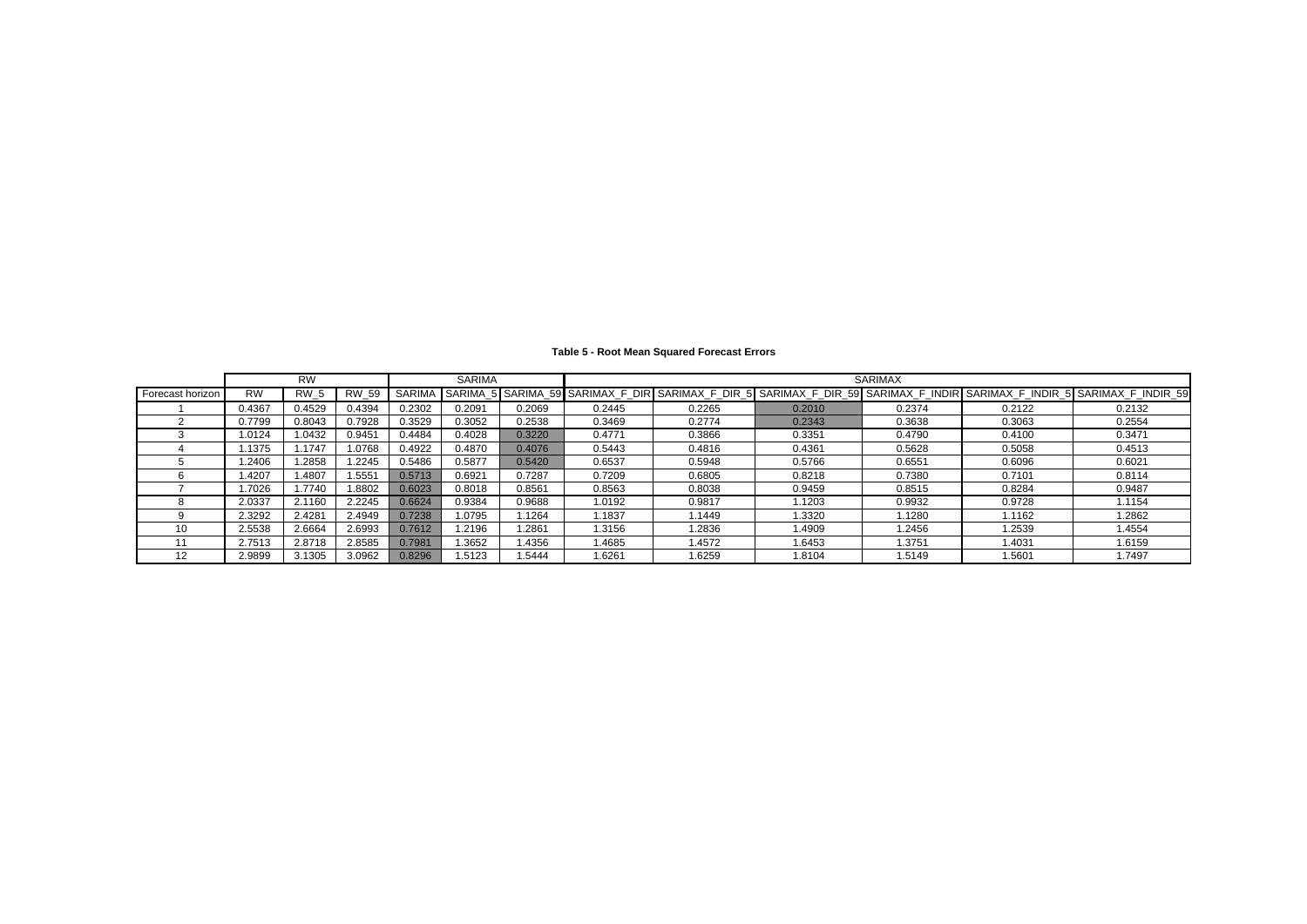### **Table 6 - RW (5 components)**

| Forecast horizon | RMSFE dir | RMSFE indir | ((RMSFE dir / RMSFE indir) - 1)*100 | Diebold-Mariano | p-value |
|------------------|-----------|-------------|-------------------------------------|-----------------|---------|
|                  | 0.4367    | 0.4529      | $-3.5717$                           | 2.5334          | 0.9944  |
| 2                | 0.7799    | 0.8043      | $-3.0414$                           | 3.4220          | 0.9997  |
| 3                | 1.0124    | 1.0432      | $-2.9467$                           | 4.4947          | 1.0000  |
| 4                | 1.1375    | 1.1747      | $-3.1658$                           | 5.8221          | 1.0000  |
| 5                | 1.2406    | 1.2858      | $-3.5171$                           | 7.8421          | 1.0000  |
| 6                | 1.4207    | 1.4807      | $-4.0528$                           | 11.4843         | 1.0000  |
| 7                | 1.7026    | 1.7740      | $-4.0228$                           | 12.4105         | 1.0000  |
| 8                | 2.0337    | 2.1160      | $-3.8897$                           | 11.4008         | 1.0000  |
| 9                | 2.3292    | 2.4281      | $-4.0741$                           | 10.6110         | 1.0000  |
| 10               | 2.5538    | 2.6664      | $-4.2256$                           | 10.9568         | 1.0000  |
| 11               | 2.7513    | 2.8718      | $-4.1954$                           | 15.7616         | 1.0000  |
| 12               | 2.9899    | 3.1305      | $-4.4913$                           | 17.9874         | 1.0000  |

 $1 H_0$ : Direct forecast = Indirect forecast  $-H_1$ : Indirect forecast better than Direct forecast

### **Table 7 - RW (59 subcomponents)**

| Forecast horizon | <b>RMSFE</b> dir | RMSFE indir | $((RMSFE$ dir / RMSFE indir) - 1)*100 | Diebold-Mariano | $p$ -value $^1$ |
|------------------|------------------|-------------|---------------------------------------|-----------------|-----------------|
|                  | 0.4367           | 0.4394      | $-0.6008$                             | 0.1376          | 0.5547          |
| 2                | 0.7799           | 0.7928      | $-1.6359$                             | 0.3727          | 0.6453          |
| 3                | 1.0124           | 0.9451      | 7.1226                                | $-1.1376$       | 0.1276          |
| 4                | 1.1375           | 1.0768      | 5.6404                                | $-0.9149$       | 0.1801          |
| 5                | 1.2406           | 1.2245      | 1.3091                                | $-0.3217$       | 0.3739          |
| 6                | 1.4207           | 1.5551      | $-8.6422$                             | 3.3071          | 0.9995          |
| 7                | 1.7026           | 1.8802      | $-9.4427$                             | 3.5757          | 0.9998          |
| 8                | 2.0337           | 2.2245      | $-8.5798$                             | 4.2542          | 1.0000          |
| 9                | 2.3292           | 2.4949      | $-6.6433$                             | 4.4644          | 1.0000          |
| 10               | 2.5538           | 2.6993      | $-5.3930$                             | 4.1590          | 1.0000          |
| 11               | 2.7513           | 2.8585      | $-3.7512$                             | 5.6738          | 1.0000          |
| 12               | 2.9899           | 3.0962      | $-3.4325$                             | 8.5415          | 1.0000          |

 $1 H_0$ : Direct forecast = Indirect forecast H<sub>1</sub>: Indirect forecast better than Direct forecast

### **Table 8 - SARIMA (5 components)**

| Forecast horizon | <b>RMSFE</b> dir | RMSFE indir | ((RMSFE dir / RMSFE indir) - 1)*100 | Diebold-Mariano | p-value |
|------------------|------------------|-------------|-------------------------------------|-----------------|---------|
|                  | 0.2302           | 0.2091      | 10.0821                             | $-0.9230$       | 0.1780  |
| 2                | 0.3529           | 0.3052      | 15.6485                             | $-1.1527$       | 0.1245  |
| 3                | 0.4484           | 0.4028      | 11.3145                             | $-0.8517$       | 0.1972  |
| 4                | 0.4922           | 0.4870      | 1.0759                              | $-0.0846$       | 0.4663  |
| 5                | 0.5486           | 0.5877      | $-6.6582$                           | 0.5478          | 0.7081  |
| 6                | 0.5713           | 0.6921      | $-17.4544$                          | 1.5048          | 0.9338  |
|                  | 0.6023           | 0.8018      | $-24.8858$                          | 2.1911          | 0.9858  |
| 8                | 0.6624           | 0.9384      | $-29.4140$                          | 2.8891          | 0.9981  |
| 9                | 0.7238           | 1.0795      | $-32.9488$                          | 3.6063          | 0.9998  |
| 10               | 0.7612           | 1.2196      | $-37.5844$                          | 4.2957          | 1.0000  |
| 11               | 0.7981           | 1.3652      | $-41.5378$                          | 4.7000          | 1.0000  |
| 12               | 0.8296           | 1.5123      | $-45.1417$                          | 5.1969          | 1.0000  |

 $1 H_0$ : Direct forecast = Indirect forecast H<sub>1</sub>: Indirect forecast better than Direct forecast

#### **Table 9 - SARIMA (59 subcomponents)**

| Forecast horizon | <b>RMSFE</b> dir | RMSFE indir | ((RMSFE dir / RMSFE indir) - 1)*100 | Diebold-Mariano | p-value <sup>1</sup> |
|------------------|------------------|-------------|-------------------------------------|-----------------|----------------------|
|                  | 0.2302           | 0.2069      | 11.2704                             | $-0.9827$       | 0.1629               |
| 2                | 0.3529           | 0.2538      | 39.0804                             | $-2.2839$       | 0.0106               |
| 3                | 0.4484           | 0.3220      | 39.2664                             | $-2.3028$       | 0.0106               |
| 4                | 0.4922           | 0.4076      | 20.7567                             | $-1.4880$       | 0.0684               |
| 5                | 0.5486           | 0.5420      | 1.2205                              | 0.0997          | 0.4603               |
| 6                | 0.5713           | 0.7287      | $-21.5954$                          | 2.3055          | 0.9894               |
| 7                | 0.6023           | 0.8561      | $-29.6480$                          | 3.3554          | 0.9996               |
| 8                | 0.6624           | 0.9688      | $-31.6278$                          | 3.7077          | 0.9999               |
| 9                | 0.7238           | 1.1264      | $-35.7420$                          | 4.7780          | 1.0000               |
| 10               | 0.7612           | 1.2861      | $-40.8135$                          | 5.4452          | 1.0000               |
| 11               | 0.7981           | 1.4356      | $-44.4058$                          | 5.2139          | 1.0000               |
| 12               | 0.8296           | 1.5444      | $-46.2822$                          | 5.4878          | 1.0000               |

 $1 H_0$ : Direct forecast = Indirect forecast  $H_1$ : Indirect forecast better than Direct forecast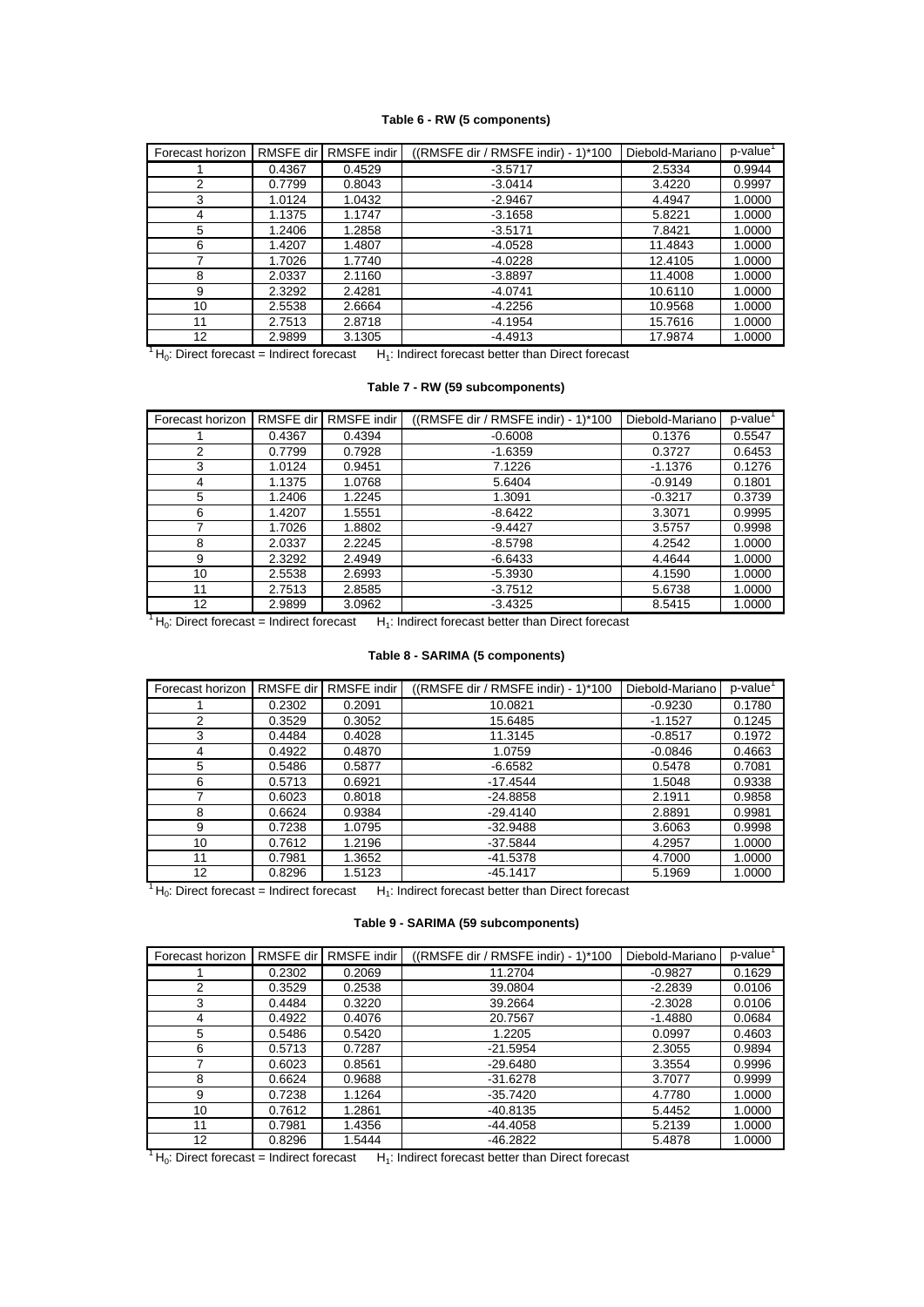### **Table 10 - SARIMAX\_F\_DIR (5 components)**

| Forecast horizon | <b>RMSFE</b> dir | <b>RMSFE</b> indir | ((RMSFE dir / RMSFE indir) - 1)*100 | Diebold-Mariano | p-value |
|------------------|------------------|--------------------|-------------------------------------|-----------------|---------|
|                  | 0.2445           | 0.2265             | 7.9376                              | $-0.7057$       | 0.2402  |
| 2                | 0.3469           | 0.2774             | 25.0442                             | $-2.4565$       | 0.0070  |
| 3                | 0.4771           | 0.3866             | 23.3919                             | $-2.6117$       | 0.0045  |
| 4                | 0.5443           | 0.4816             | 13.0266                             | $-1.8160$       | 0.0347  |
| 5                | 0.6537           | 0.5948             | 9.9044                              | $-1.8098$       | 0.0352  |
| 6                | 0.7209           | 0.6805             | 5.9381                              | $-1.1333$       | 0.1286  |
| 7                | 0.8563           | 0.8038             | 6.5300                              | $-1.3091$       | 0.0953  |
| 8                | 1.0192           | 0.9817             | 3.8188                              | $-0.7467$       | 0.2276  |
| 9                | 1.1837           | 1.1449             | 3.3879                              | $-0.7379$       | 0.2303  |
| 10               | 1.3156           | 1.2836             | 2.4936                              | $-0.5862$       | 0.2789  |
| 11               | 1.4685           | 1.4572             | 0.7740                              | $-0.2032$       | 0.4195  |
| 12               | 1.6261           | 1.6259             | 0.0114                              | $-0.0033$       | 0.4987  |

 $1 H_0$ : Direct forecast = Indirect forecast  $-H_1$ : Indirect forecast better than Direct forecast

### **Table 11 - SARIMAX\_F\_INDIR (5 components)**

| Forecast horizon | <b>RMSFE</b> dir | RMSFE indir | $((RMSFE$ dir / RMSFE indir) - 1)*100 | Diebold-Mariano | p-value' |
|------------------|------------------|-------------|---------------------------------------|-----------------|----------|
|                  | 0.2374           | 0.2122      | 11.8704                               | $-1.5650$       | 0.0588   |
| 2                | 0.3638           | 0.3063      | 18.8006                               | $-2.2001$       | 0.0139   |
| 3                | 0.4790           | 0.4100      | 16.8248                               | $-2.2672$       | 0.0117   |
| 4                | 0.5628           | 0.5058      | 11.2577                               | $-1.9720$       | 0.0243   |
| 5                | 0.6551           | 0.6096      | 7.4609                                | $-1.5999$       | 0.0548   |
| 6                | 0.7380           | 0.7101      | 3.9296                                | $-0.9487$       | 0.1714   |
| 7                | 0.8515           | 0.8284      | 2.7911                                | $-0.6568$       | 0.2557   |
| 8                | 0.9932           | 0.9728      | 2.0990                                | $-0.4760$       | 0.3170   |
| 9                | 1.1280           | 1.1162      | 1.0618                                | $-0.2494$       | 0.4015   |
| 10               | 1.2456           | 1.2539      | $-0.6687$                             | 0.1668          | 0.5662   |
| 11               | 1.3751           | 1.4031      | $-1.9964$                             | 0.5473          | 0.7079   |
| 12               | 1.5149           | 1.5601      | $-2.9018$                             | 0.9088          | 0.8183   |

 $1 H_0$ : Direct forecast = Indirect forecast H<sub>1</sub>: Indirect forecast better than Direct forecast

**Table 12 - SARIMAX\_F\_DIR (59 subcomponents)**

| Forecast horizon | <b>RMSFE</b> dir | RMSFE indir | ((RMSFE dir / RMSFE indir) - 1)*100 | Diebold-Mariano | p-value |
|------------------|------------------|-------------|-------------------------------------|-----------------|---------|
|                  | 0.2445           | 0.2010      | 21.6460                             | $-1.6919$       | 0.0453  |
| $\overline{2}$   | 0.3469           | 0.2343      | 48.0774                             | $-2.9056$       | 0.0018  |
| 3                | 0.4771           | 0.3351      | 42.3611                             | $-2.6911$       | 0.0036  |
| 4                | 0.5443           | 0.4361      | 24.8045                             | $-1.8813$       | 0.0300  |
| 5                | 0.6537           | 0.5766      | 13.3687                             | $-1.3701$       | 0.0853  |
| 6                | 0.7209           | 0.8218      | $-12.2797$                          | 1.6312          | 0.9486  |
|                  | 0.8563           | 0.9459      | $-9.4786$                           | 1.4511          | 0.9266  |
| 8                | 1.0192           | 1.1203      | $-9.0293$                           | 1.6796          | 0.9535  |
| 9                | 1.1837           | 1.3320      | $-11.1354$                          | 2.2988          | 0.9892  |
| 10               | 1.3156           | 1.4909      | $-11.7569$                          | 3.2169          | 0.9994  |
| 11               | 1.4685           | 1.6453      | $-10.7494$                          | 4.1454          | 1.0000  |
| 12               | 1.6261           | 1.8104      | $-10.1795$                          | 5.0819          | 1.0000  |

 $1 H_0$ : Direct forecast = Indirect forecast  $H_1$ : Indirect forecast better than Direct forecast

| Table 13 - SARIMAX_F_INDIR (59 subcomponents) |  |  |  |  |
|-----------------------------------------------|--|--|--|--|
|-----------------------------------------------|--|--|--|--|

| Forecast horizon | RMSFE dir | <b>RMSFE</b> indir | ((RMSFE dir / RMSFE indir) - 1)*100 | Diebold-Mariano | p-value <sup>1</sup> |
|------------------|-----------|--------------------|-------------------------------------|-----------------|----------------------|
|                  | 0.2374    | 0.2132             | 11.3907                             | $-0.8588$       | 0.1952               |
| 2                | 0.3638    | 0.2554             | 42.4428                             | $-2.6914$       | 0.0036               |
| 3                | 0.4790    | 0.3471             | 37.9882                             | $-2.5015$       | 0.0062               |
| 4                | 0.5628    | 0.4513             | 24.7048                             | $-1.8866$       | 0.0296               |
| 5                | 0.6551    | 0.6021             | 8.8109                              | $-1.0045$       | 0.1576               |
| 6                | 0.7380    | 0.8114             | $-9.0478$                           | 1.3729          | 0.9151               |
|                  | 0.8515    | 0.9487             | $-10.2474$                          | 1.6832          | 0.9538               |
| 8                | 0.9932    | 1.1154             | $-10.9554$                          | 2.1585          | 0.9846               |
| 9                | 1.1280    | 1.2862             | $-12.2968$                          | 2.8784          | 0.9980               |
| 10               | 1.2456    | 1.4554             | $-14.4156$                          | 4.4175          | 1.0000               |
| 11               | 1.3751    | 1.6159             | $-14.9039$                          | 6.4674          | 1.0000               |
| 12               | 1.5149    | 1.7497             | $-13.4237$                          | 7.2515          | 1.0000               |

 $1 H_0$ : Direct forecast = Indirect forecast H<sub>1</sub>: Indirect forecast better than Direct forecast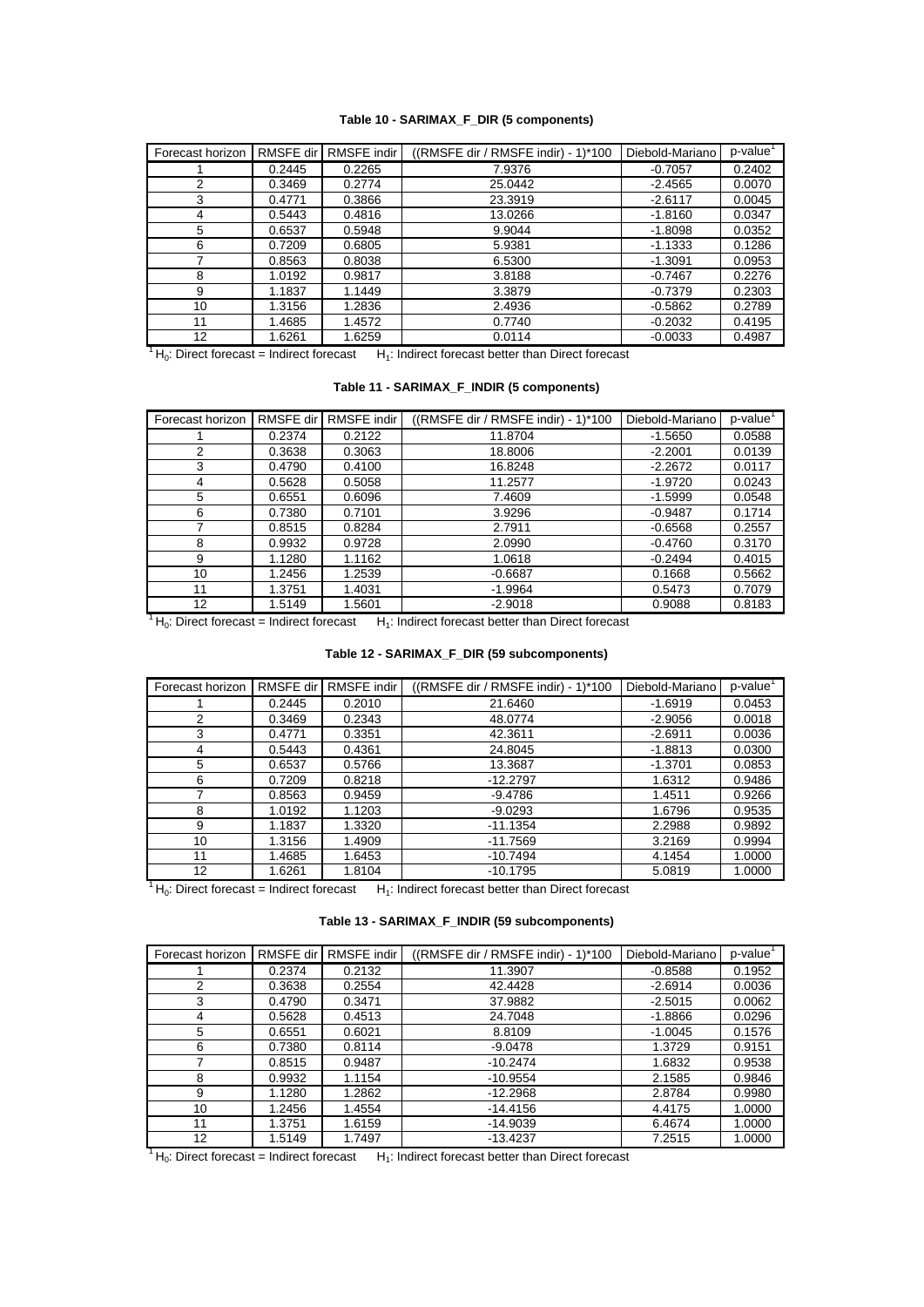**Figure 1 - Variance of price series explained by each principal component**



**Figure 2 - Direct forecasting**

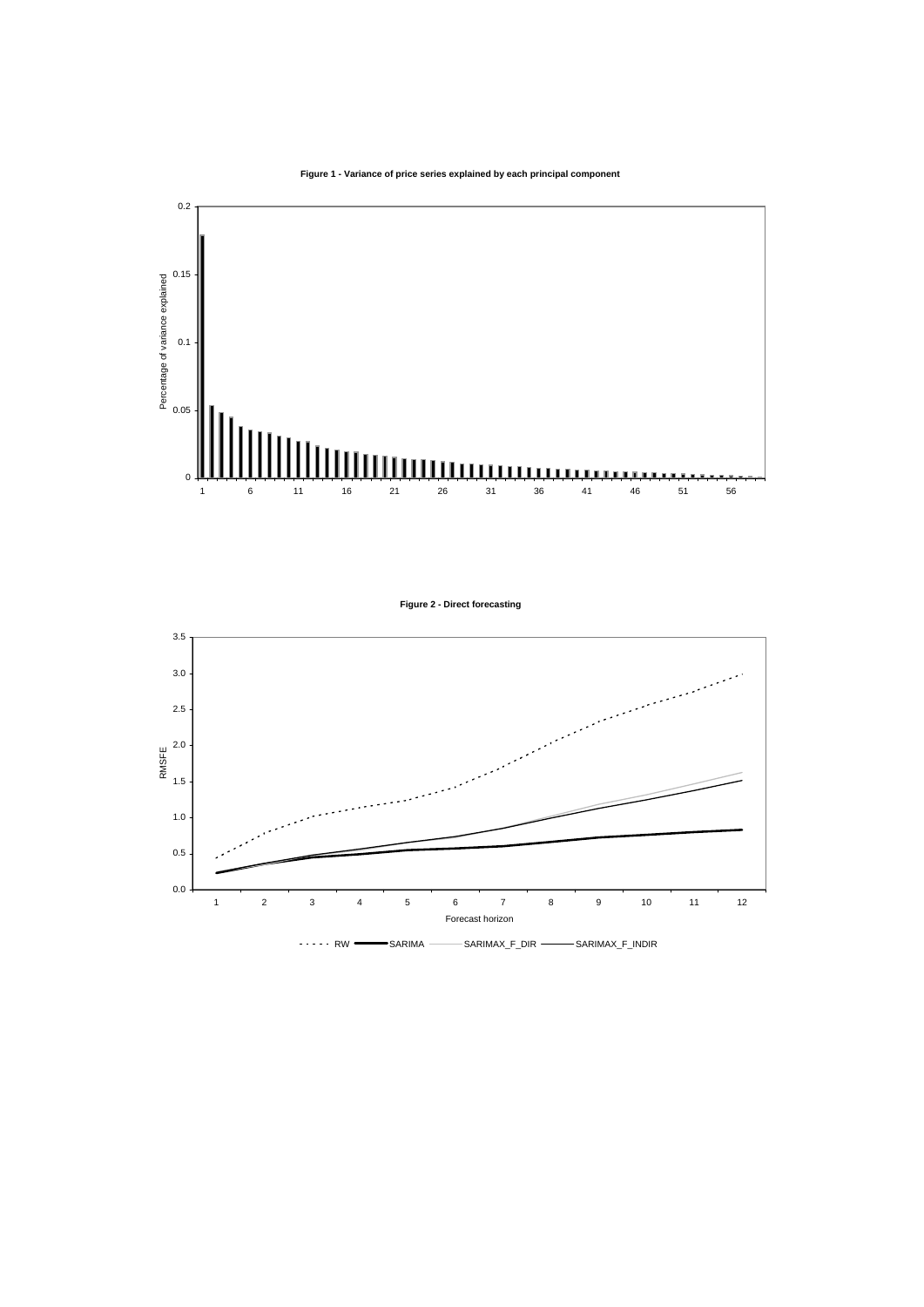**Figure 3 - Indirect forecasting (5 components)**



**Figure 4 - Indirect forecasting (59 subcomponents)**

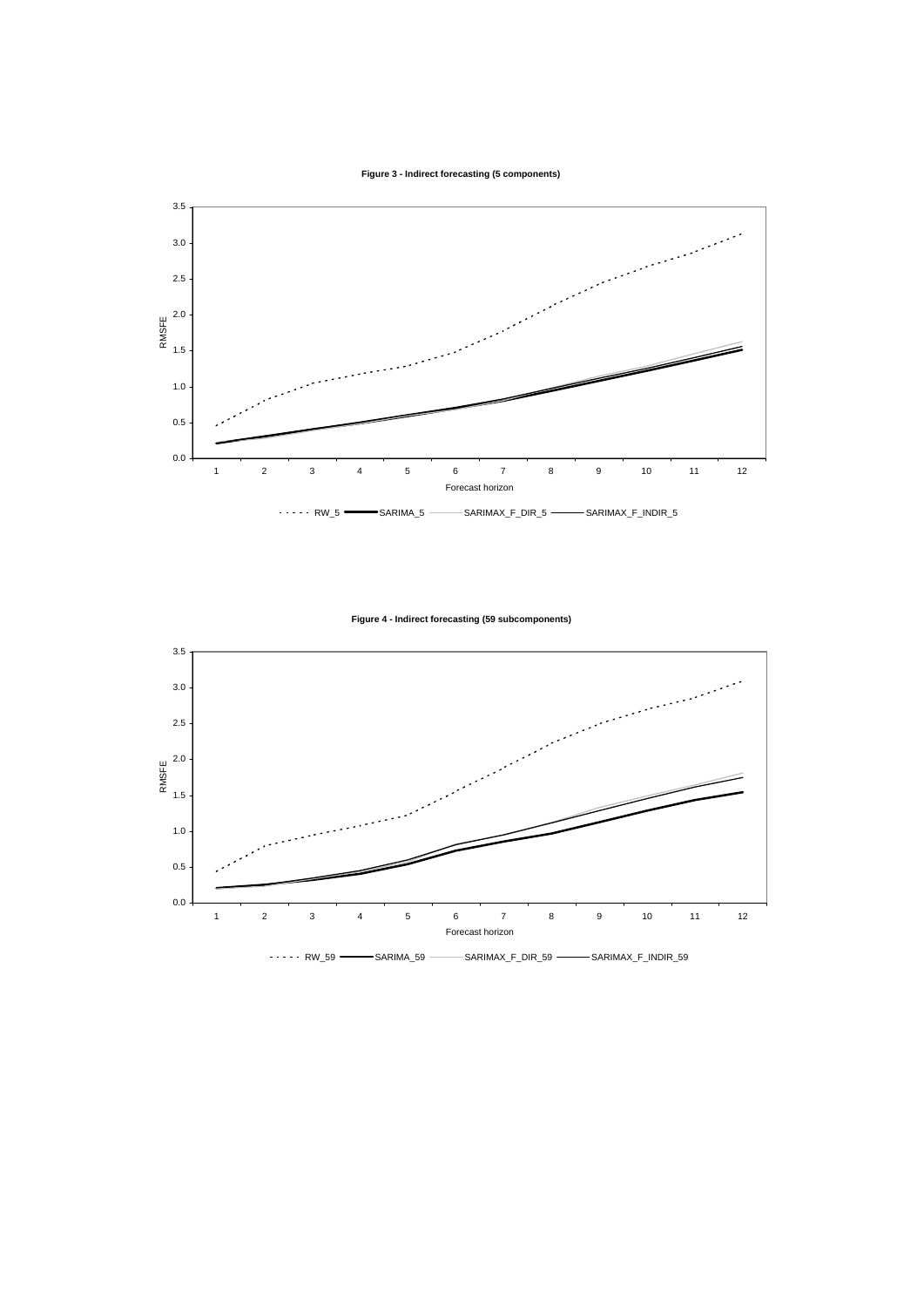